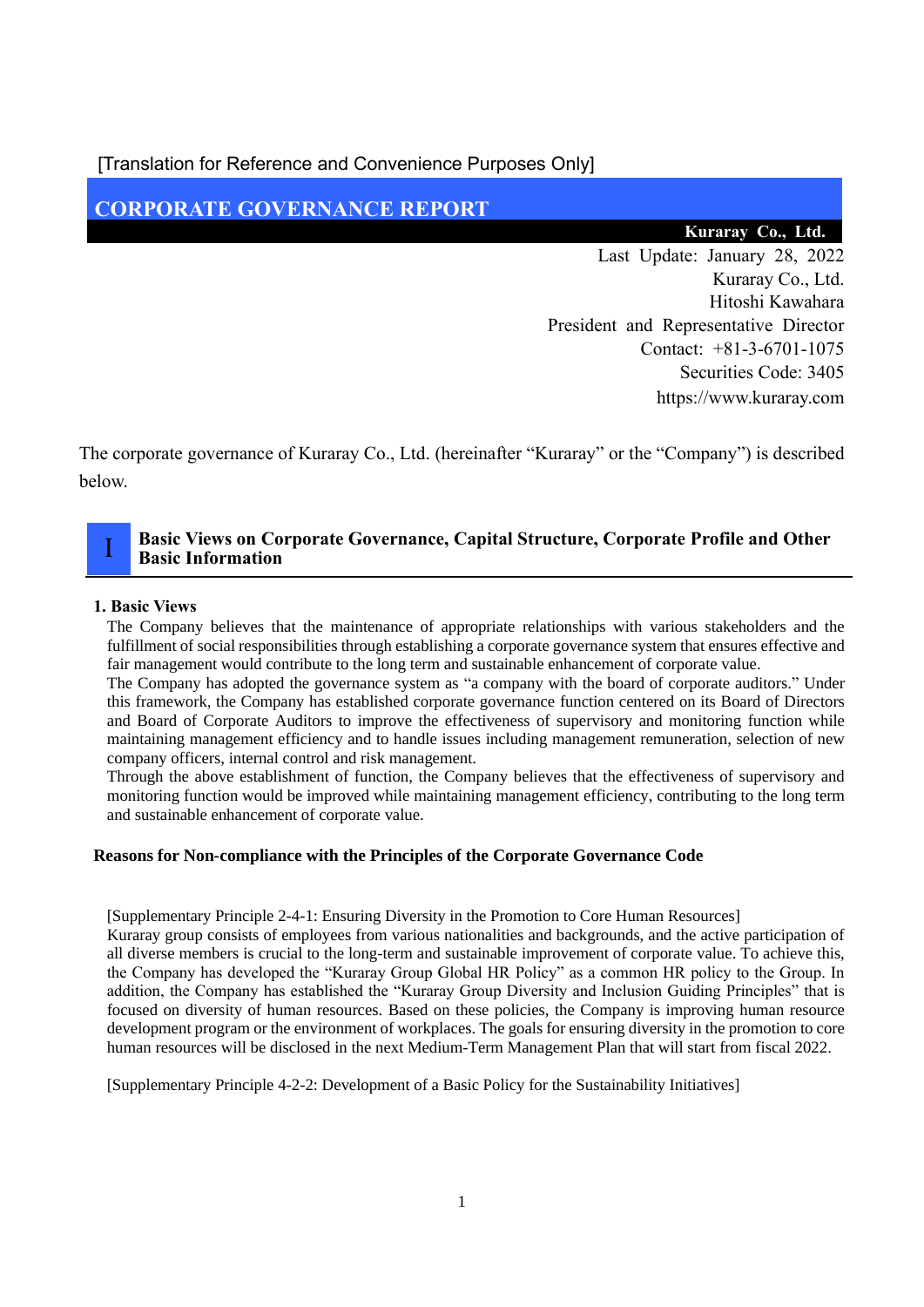Sustainability activities are led by top management with the aim of achieving long-term growth and creating value. The basic policy for the sustainability initiatives will be disclosed in the next Medium-Term Management Plan that will start from fiscal 2022.

[Supplementary Principle 5-2-1: Development of a Basic Policy for the Business Portfolio]

The Company conducts the business performance evaluation regularly and allocates the management resources according to such evaluation with the aim of organizing the business portfolio which enables the Company to grow sustainably. The basic policy for the business portfolio will be disclosed in the next Medium-Term Management Plan that will start from fiscal 2022.

## **Disclosure Based on the Principles of the Corporate Governance Code**

[Principle 1-4: Cross-Shareholdings]

<Policy on Cross-Shareholdings>

The Company has set forth the policy on cross-shareholdings and standards for exercising voting rights pertaining to cross-held shares as follows.

1. Coming from the viewpoint of stable and long term business operation, the Company may hold the shares of its business partners, etc. if maintaining and strengthening the relationships with such business partners are deemed to contribute to corporate value enhancement.

2. Regarding the shares held pursuant to the preceding paragraph (hereinafter, "cross-held shares"), the Company regularly examines economic rationality and significance of holding individual stock at the Board of Directors meetings in consideration of benefits and risks associated with such holding, capital cost and other factors. The Company will sell shares of stocks, as necessary, whose holding was deemed not to be appropriate based on the examination to reduce such stocks.

3. Concerning the voting rights pertaining to the cross-held shares, the Company appropriately exercises such voting rights in light of the objectives of shareholdings set forth in the preceding two paragraphs, taking into consideration the business conditions of the companies and potential impact to the business operation of the Company or a subsidiary of the Company (hereinafter "the Group"). Particularly, the Company carefully exercises such voting rights in a case where performance of the companies has been sluggish for a long period of time or a serious scandal has occurred or in a case where a proposal that would impair shareholders' value was made.

<Content of Examination on the Propriety of Holding Cross-Held Shares>

In the fiscal year ended December 31, 2020, the Company sold all shares of 5 stocks and part of 2 stocks of its cross-held listed shares. Additionally, as the result of an examination at the Board of Directors meeting held on February 10, 2021 of the economic rationality and significance of holding individual cross-held listed stocks for the fiscal year ended December 31, 2020 (examination on cross-held shares as of the end of December 2020) in consideration of benefits and risks, capital cost and other factors associated with such holding, the Company plans to continue with the sale of some stocks.

[Principle 1-7: Related Party Transactions]

The Company stipulates that transactions with competitors held by a Director, transactions between the Company and a Director, and transactions involving any conflict of interests would require the approval of the Board of Directors.

[Principle 2-6: Roles of Corporate Pension Funds as Asset Owners]

Regarding the management of corporate pension funds of the Company, the Finance Department, which specializes in fund management, monitors management policy, method and status through an external management agency.

[Principle 3-1: Full Disclosure]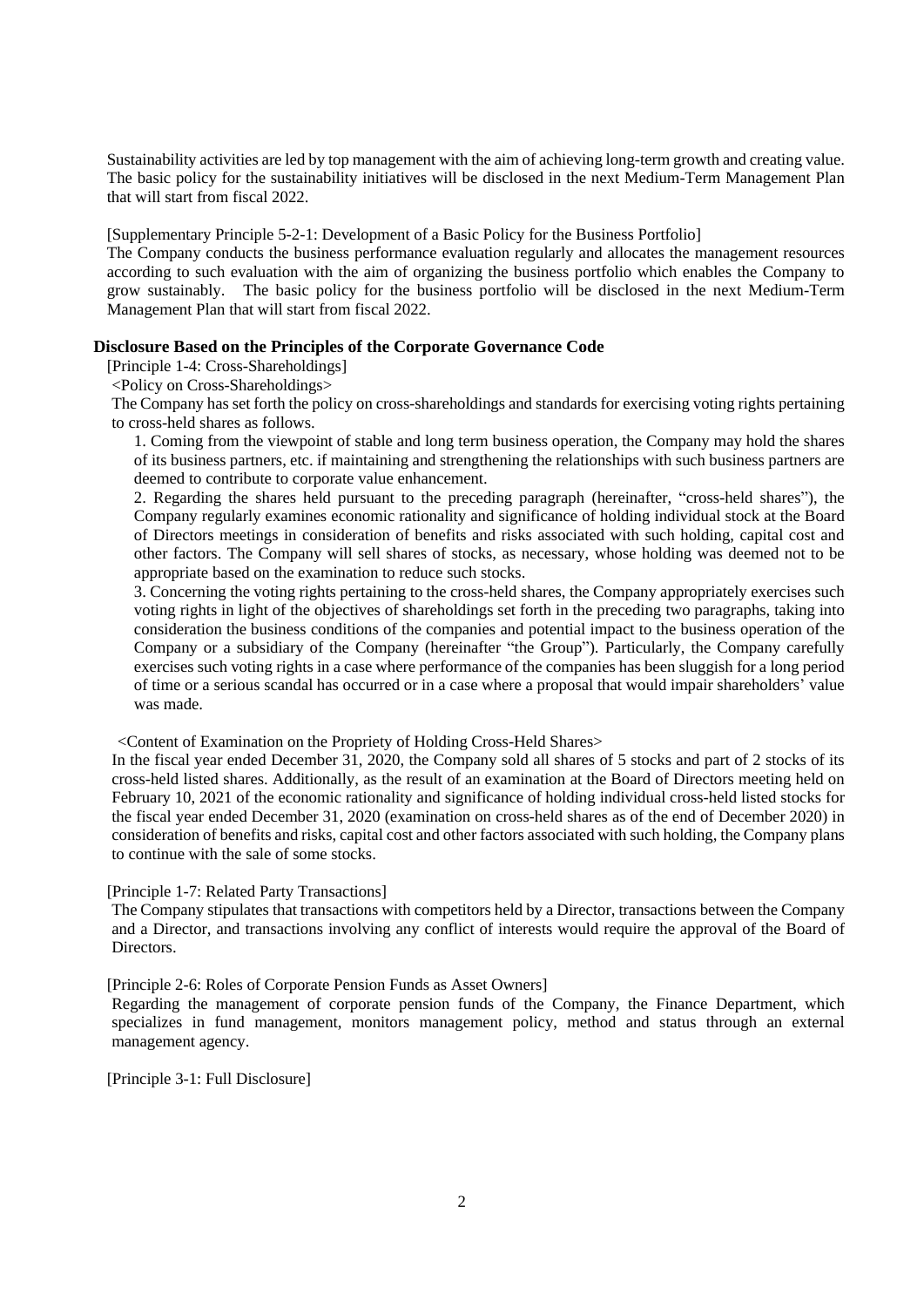(i) Company objectives (e.g., business principles), management strategies and management plans <Company objectives (e.g., business principles)>

Based on our history and moving towards the future, we at the Company develop our corporate activities by adhering to "Our Mission" that represents how the Group should act to meet the society's expectations and make contribution thereto, and act in accordance with "Our Values" and "Our Commitment." [Our Mission]

We are committed to developing new fields of business using pioneering technology that improves the environment and enhances the quality of life throughout the world.

For people and the planet- to achieve what no one else can.

[Our Values]

Philosophy:

Respect for individuals,

Close cooperation to attain shared goals,

Constant creation of new value

Guiding Principles:

Safety is the cornerstone of everything we do

Customers' needs are our top priority

We act on ideas in the workplace

[Our Commitment]

We will constantly develop and provide safe, high-quality products and services.

We will maintain a sound relationship with society through good communication.

We will strive to preserve and improve the global environment, and to secure safety and health in all our workplaces.

We will value all members of the Kuraray community and respect their rights.

We will always conduct businesses in a free, fair and transparent manner.

We will honor all intellectual property and secure data and information in a proper manner.

The Company formulated "The Kuraray Group Code of Conduct" as our guiding principles by breaking down "Our Commitment" and ensures that the officers and employees of the Group are fully aware of it, of which implementation status is checked as necessary.

<Management strategies and management plans>

The Company also proceeded with its three-year medium-term management plan "PROUD 2020," which started in the fiscal year ended December 31, 2018.

The Company originally planned to formulate and announce a new medium-term management plan starting from the fiscal year ending December 31, 2021. However, the fallout from the COVID-19 pandemic has clouded the future outlook with regard to the global economy and the business environment surrounding the Group. The Company therefore determined to postpone the formulation of the new medium-term management plan for one year, and formulate a five-year medium-term management plan spanning from 2022 to 2026. A single-year management plan was formulated for 2021. Details of this plan have been announced on the Company's website.

(URL: https://pdf.irpocket.com/C3405/HTFv/pC1G/qCDG.pdf)

(ii) Basic views on corporate governance

The Company believes that the maintenance of appropriate relationships with various stakeholders and the fulfillment of social responsibilities through establishing a corporate governance system that ensures effective and fair management would contribute to the long term and sustainable enhancement of corporate value.

(iii) Policies and procedures for determining the remuneration of Executives and Directors

The Company's basic policy for the remuneration of its Directors is to have a competitive level and system of remuneration that can secure and retain competent Directors fit for their positions and responsibilities in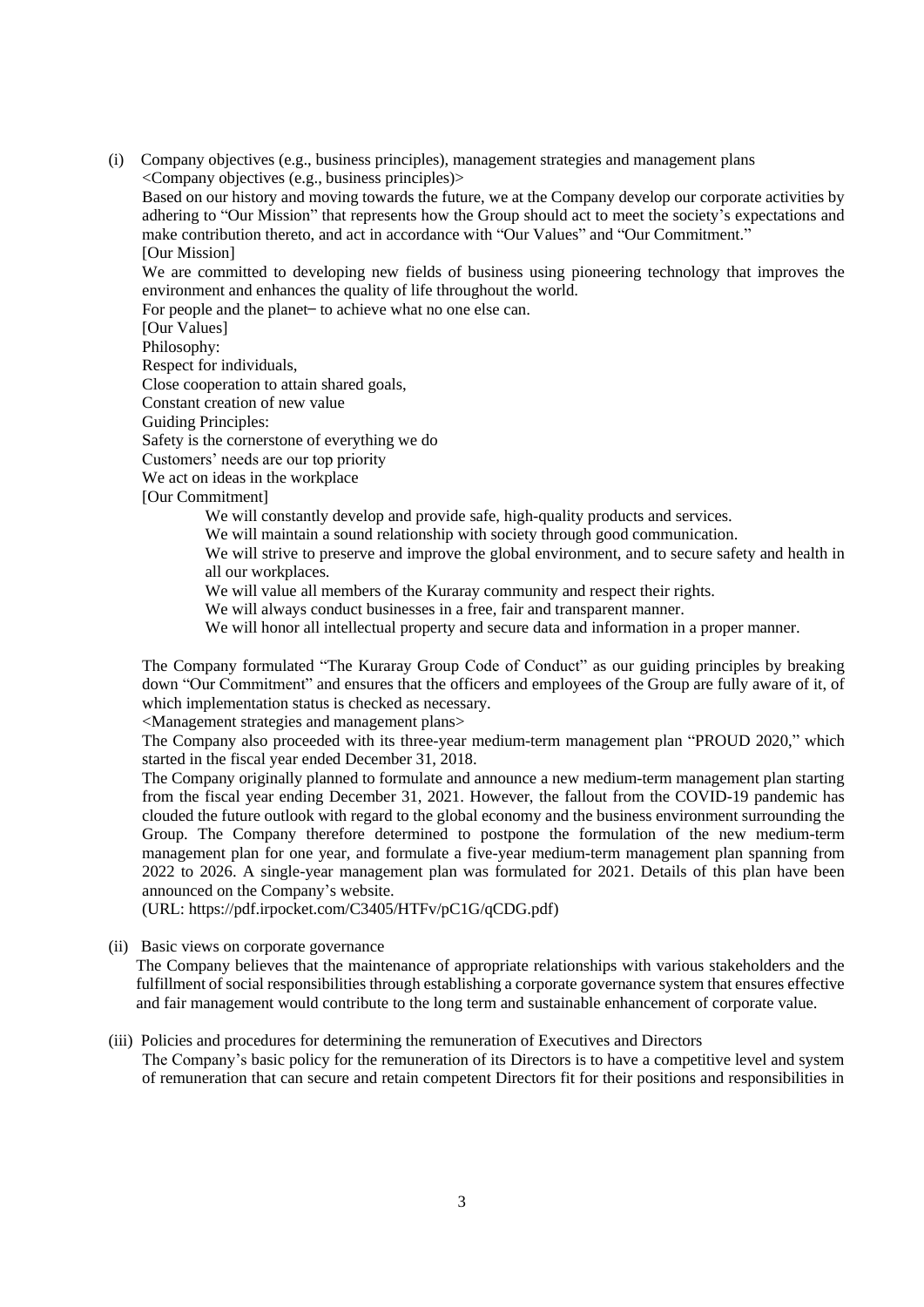order to achieve long-term and sustainable improvements in corporate performance and corporate value. The Remuneration system comprises three parts: (1) fixed remuneration as basic remuneration in accordance with job responsibilities, (2) performance-linked remuneration as an incentive to achieve yearly business results, and (3) stock-based remuneration designed to enhance corporate value over medium to long term and sharing value with shareholders through appropriate corporate management, provided remuneration for Outside Directors shall solely comprise fixed remuneration without performance-linked or stock-based remuneration as their role is to supervise management from an independent standpoint.

The specific level and system of remuneration will be verified and deliberated by the Corporate Advisory Committee, mainly comprising outside officers and outside experts, on whether the level and system of remuneration are appropriate, based on the results of a survey by a specialized external research institution on executive remuneration covering companies such as those listed on the First Section of the Tokyo Stock Exchange, and the salary of the managers of the highest level in the Company. The Board of Directors receives reports on the results from the Committee and gives it due consideration to determine the level and system of remuneration.

(iv) Policies and procedures for the election and dismissal of executives and for the appointment of the

candidates for Directors and Corporate Auditors.

1. The Company appoints individuals who have experience, knowledge and capabilities required for Directors of the Company as candidates at the Board of Directors meeting with the attendance of Outside Officers and elect them as Directors with the resolution of the General Meeting of Shareholders. However, the candidates for Outside Directors shall satisfy the criteria of independence provided separately.

2. The Company appoints individuals who have experience, knowledge and capabilities required for Corporate Auditors of the Company as candidates at the Board of Directors meeting with the attendance of Outside Officers, and elect them as Corporate Auditors with the resolution of the General Meeting of Shareholders after obtaining the consent of the Board of Corporate Auditors. However, the candidates for Outside Corporate Auditors shall satisfy the criteria of independence provided separately.

The election and dismissal of Directors and the appointment and removal of Representative Directors and Directors with special titles are determined by the Board of Directors after deliberation at the aforementioned Corporate Advisory Committee.

(v) Explanations on the election and dismissal of executives and the appointment of each candidate for Director and Corporate Auditor

Regarding the reasons for nominating each candidate for Director and Corporate Auditor, please refer to the Notice of Convocation of the General Meeting of Shareholders.

#### [Supplementary Principle 3-1-3: Disclosure of the Sustainability Initiatives]

In keeping with its mission, "For people and the planet—to achieve what no one else can," the Company has developed businesses that contribute to enhancing the natural environment and people's quality of life. In recent years, companies are required to strengthen their sustainability initiatives. Under such circumstances, the Company has selected material issues at the management level and made effort to solve issues throughout the Group. These sustainability activities are led by top management with the aim of achieving long-term growth and creating value. Details of sustainability initiatives are disclosed on the Company's website.

Kuraray Report (integrated report) https://www.kuraray.com/csr/report\_backnumber

Sustainability Website https://www.kuraray.com/csr

[Supplementary Principle 4-1-1: Scope of the Matters Delegated to the Management]

The Company clearly defines the scope of the matters delegated to the management by specifying the matters to be judged and determined by the Board of Directors as matters to be discussed in the Board of Directors' Regulations.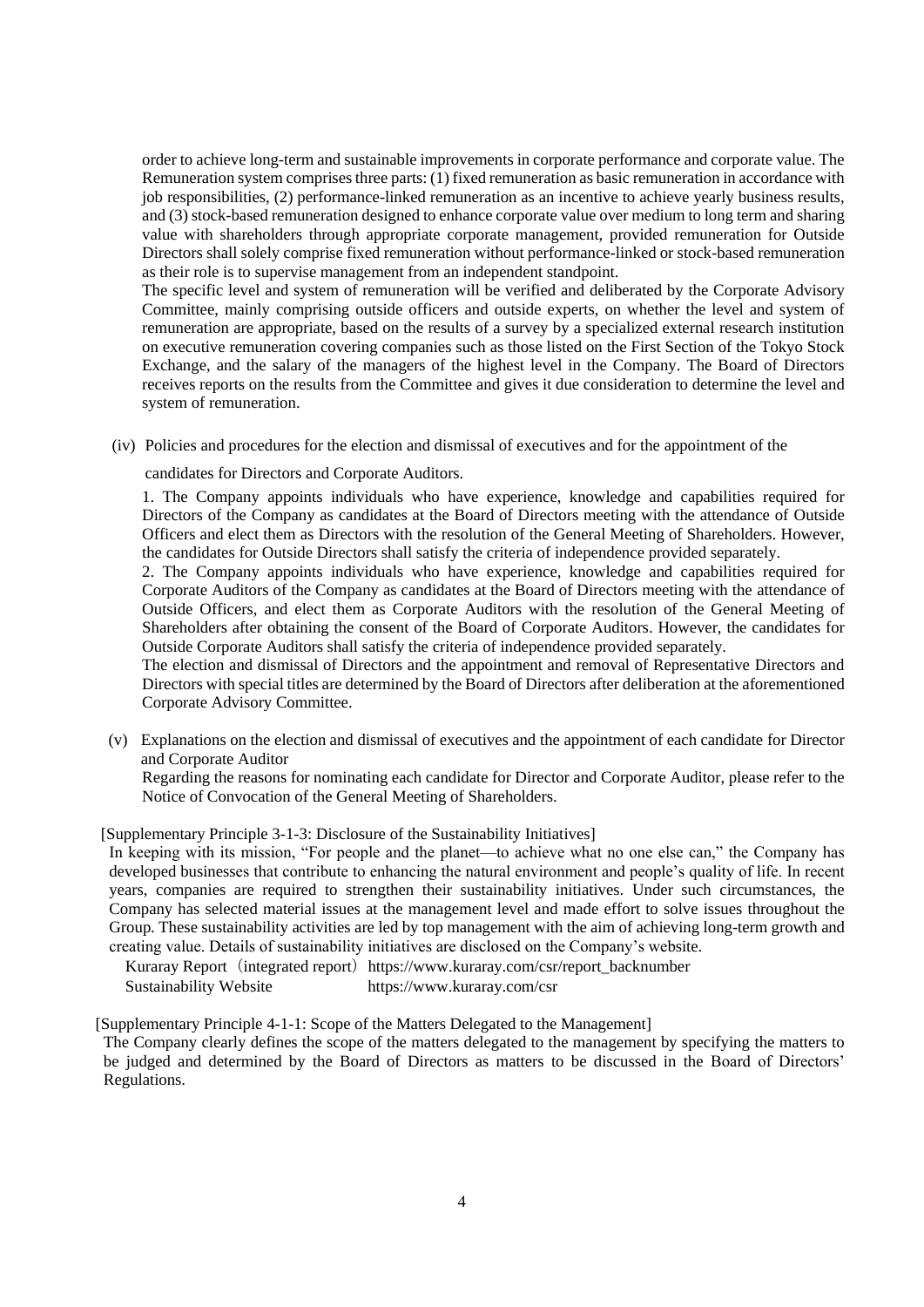[Principle 4-9: Independence Standards for Outside Officers]

1. The Company judges that its Outside Officers and the candidates for the Outside Officers are fully independent from the Company if they do not fall under any of the following items:

(1) A business executive of the Group

(2) A counterparty which has transactions principally with the Group, or its business executive thereof

(3) A major business partner of the Group, or its business executive thereof

(4) A major lender of the Group, or its business executive thereof

(5) A counterparty that receives a large amount of donations from the Group, or its business executive thereof

(6) A major shareholder of the Company (who possesses 10% or more of the total voting right either directly or indirectly), or its business executive thereof

(7) A business executive of the party whose major investor (who possesses 10% or more of the total voting right either directly or indirectly) is the Group

(8) A consultant, certified public accountant or other accounting professional, attorney or other legal professional who receives a large amount of monetary or other assets from the Group other than the executive remunerations (in case of a legal entity, association or other organization, a person belonging thereto)

(9) A person who belongs to an accounting firm that conducts the statutory audit of the Company

(10) A person who has fallen under the above criteria (1) in the past ten years

(11) A person who has fallen under any of the above criteria (2) through (9) in the past three years

(12) A person whose position constitutes him/her as having an Outside Officer's interlocking relationship with the Group

(13) A relative of the persons listed in the above criteria (1) through (11)

2. Even in cases where a person falls under any of the above items, if the person is deemed to be appropriate for the post of an independent Outside Officer in light of his/her personality, knowledge and other qualities, the Company may appoint him/her as independent Outside Officer on the condition that the reasons why the person is deemed appropriate for the post are explained to the public.

[Supplementary Principle 4-11-1: Policies on the Structure and Size of the Board of Directors]

- 1. The Company's Board of Directors shall be comprised of the Directors with diverse backgrounds in their knowledge, experience and expertise, and the number of Directors shall not exceed twelve as prescribed in the Articles of Incorporation in order to enable swift and bold decision making.
- 2. In the light of the importance of the Outside Directors' functions in corporate governance, the Company stipulates that, in its Board of Directors, at least one-third of its directors shall be appointed as independent Outside Directors to ensure transparency and fairness in its decision making.

When appointing candidates for Directors pursuant to the above policies, the Company takes into consideration diversity, including gender and internationality, as well.

The skills matrix for Directors and Corporate Auditors of the Company is stated on the last page of this report.

[Supplementary Principle 4-11-2: Status of Concurrent Posts Held by Directors and Corporate Auditors]

The Company regularly confirms the status of concurrent posts held by all of its Directors and Corporate Auditors at the Board of Directors meetings and is notified of the changes in such status in advance if any. The status of concurrent posts is also stated in the business report.

[Supplementary Principle 4-11-3: Analysis and Evaluation of the Effectiveness of the Board of Directors]

1. Analysis and Evaluation Method

The Company distributed "Questionnaire on Evaluation of the Effectiveness of the Board of Directors" (nonanonymous) to all the Directors and Corporate Auditors in December 2020 and collected responses and opinions from all members in January 2021. The secretariat of the Board of Directors aggregated the responses, and analyzed and evaluated the effectiveness of the Board of Directors based on the data.

 $\leq$ Questionnaire  $>$  (34 questions in total)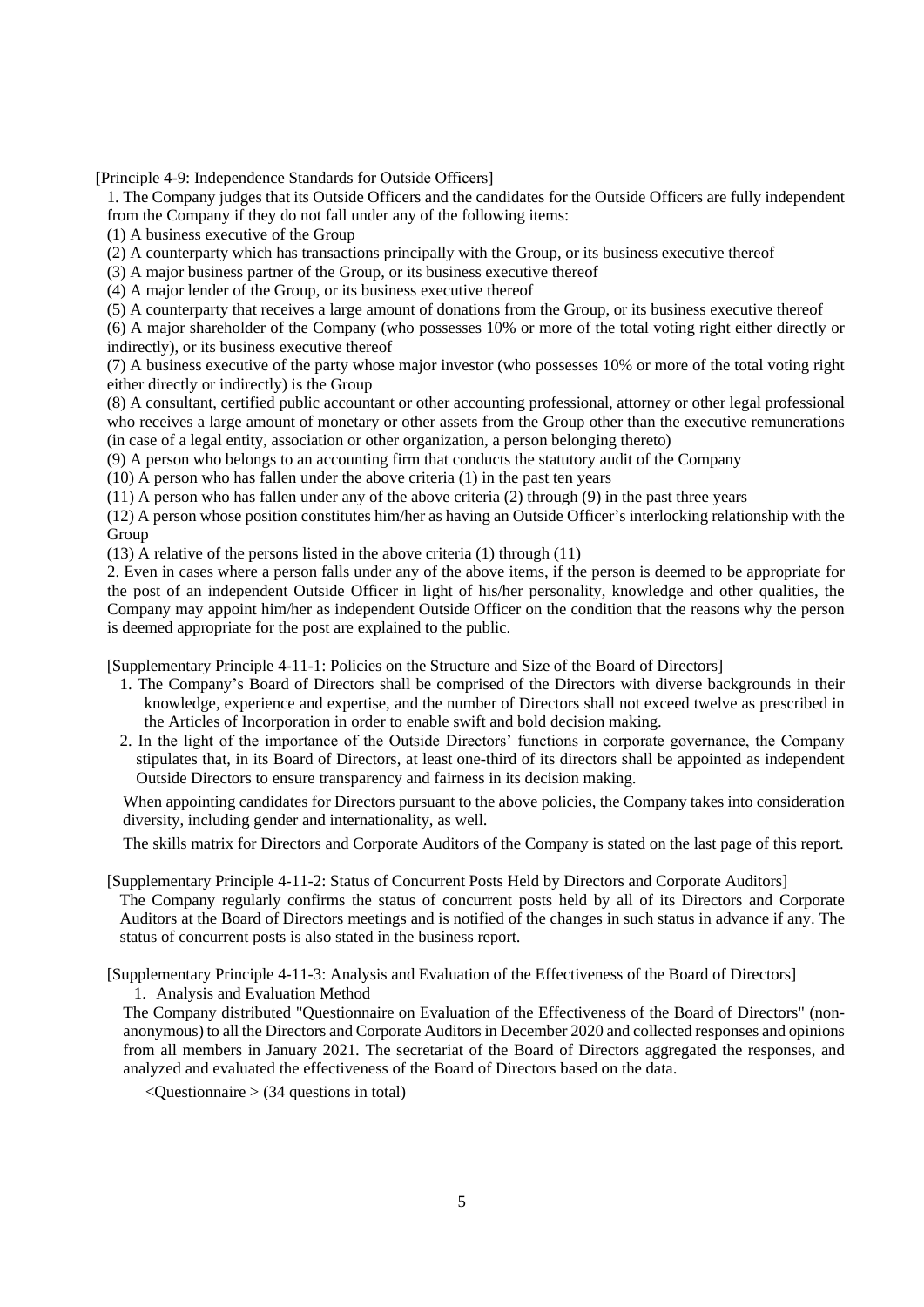- ⚫ Concerning Structure of the Board of Directors
- ⚫ Concerning Agenda of the Board of Directors
- ⚫ Concerning Operations of the Board of Directors
- ⚫ Systems Outside the Board of Directors
- 2. Outline of Analysis and Evaluation Results
	- ➢ The evaluation confirmed that the Company's Board of Directors is generally functioning properly and that the effectiveness of the Board of Directors is secured in all aspects such as its size, composition, diversity, agenda selection, the scope of matters to be discussed or reported, the timing for scheduling the Board of Directors meetings, frequency of the meetings, operations of the Board of Directors including deliberation time, provision of additional information to the Directors, systems outside the Board of Directors such as those for providing training opportunities, etc.
	- ➢ In light of the results from this evaluation, the Company will continue to examine and implement necessary measures to make discussions more lively and productive at the Board of Directors meetings.

[Supplementary Principle 4-14-2: Training Policy for Directors and Corporate Auditors]

1. The Company continuously provides lectures and trainings by the internal specialist team or outside experts to its Directors and Corporate Auditors at the time when they assume their offices or when needed thereafter, regarding the Company's management strategies, organization, financial status, legal compliance, corporate governance and other important matters.

2. The Company shall provide the summary of the business and organization of the Group to its Outside Officers at the time when they assume their offices or when needed thereafter, and create opportunities of the Company's on-site tour, etc. as needed.

[Principle 5-1: Policy for Dialogue with Shareholders]

1. The Company engages in constructive dialogue with shareholders and investors with an aim to maintain its growth and enhance its corporate value and the common interests of its shareholders over the mid-term.

2. In order to promote dialogue with shareholders and investors, the Company prepares a framework based on the following policies:

(1) President or an officer responsible for investor and public relations deal with the interviews with shareholders to the extent reasonable.

(2) President and an officer responsible for investor and public relations oversee the dialogue with shareholders and the measures related thereto.

(3) An officer responsible for investor and public relations holds information exchange on a day-to-day basis among divisions responsible for corporate management planning, general affairs, finance, accounting and legal affairs to establish an organic coordination system.

(4) In addition to holding individual interviews with shareholders and investors, the Company works for a full provision of information through financial briefing sessions, explanatory meeting on medium-term management plan and other means.

(5) President or an officer responsible for investor and public relations report to the Board of Directors about the opinions and concerns obtained from the dialogue with shareholders and investors as necessary.

(6) Insider information shall be strictly managed based on the internal regulations during the dialogue with shareholders and investors.

# **2. Capital Structure**

Foreign Shareholding Ratio 20% to less than 30%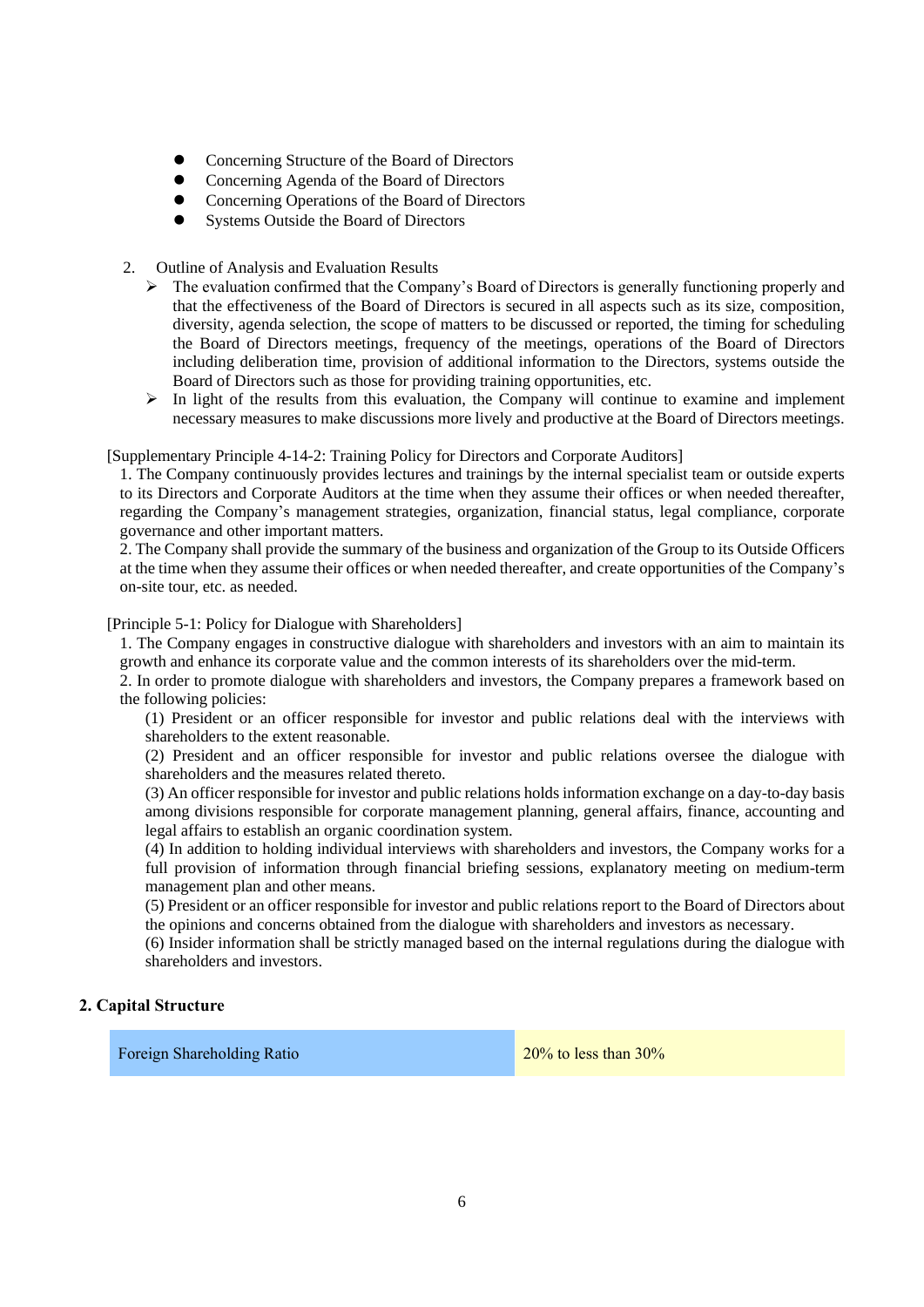# **[Status of Major Shareholders]**

| Name / Company Name                                                  | Number of Shares<br>Owned (Shares) | Percentage $(\% )$ |
|----------------------------------------------------------------------|------------------------------------|--------------------|
| The Master Trust Bank of Japan, Ltd. (Trust account)                 | 42,363,100                         | 12.32              |
| Custody Bank of Japan, Ltd. (Trust account)                          | 24,280,300                         | 7.06               |
| National Mutual Insurance Federation of Agricultural<br>Cooperatives | 10,882,700                         | 3.16               |
| Nippon Life Insurance Company                                        | 10,448,963                         | 3.04               |
| Custody Bank of Japan, Ltd. (Trust account 7)                        | 7,253,900                          | 2.11               |
| Meiji Yasuda Life Insurance Company                                  | 5,969,412                          | 1.74               |
| SMBC Nikko Securities Inc.                                           | 5,270,100                          | 1.53               |
| <b>JP MORGAN CHASE BANK 385781</b>                                   | 5,093,660                          | 1.48               |
| Kuraray Employee Stock Ownership Plan                                | 4,965,066                          | 1.44               |
| Custody Bank of Japan, Ltd. (Trust account 5)                        | 4,891,700                          | 1.42               |

| Controlling Shareholders (excluding Parent                                                                                |      |
|---------------------------------------------------------------------------------------------------------------------------|------|
| Company)                                                                                                                  |      |
| Parent Company                                                                                                            | None |
| $\sim$<br>the contract of the contract of the contract of the contract of the contract of the contract of the contract of |      |

Supplementary Explanation

The information above is the status of major shareholders as of December 31, 2020.

In addition to those stated in the Status of Major Shareholders, there are 10,940,270 shares of treasury stock (percentage: 3.08%) owned by the Company as of the same date.

# **3. Corporate Attributes**

| Listed Stock Market and Market Section    | <b>Tokyo Stock Exchange, First Section</b>                            |
|-------------------------------------------|-----------------------------------------------------------------------|
| Fiscal Year-End                           | December                                                              |
| Type of Business                          | <b>Chemicals</b>                                                      |
| Number of Employees (consolidated) as of  |                                                                       |
| the End of the Previous Fiscal Year       | $1,000$ or more                                                       |
| Sales (consolidated) as of the End of the | $\frac{12100}{1100}$ billion to less than $\frac{121}{1100}$ trillion |
| Previous Fiscal Year                      |                                                                       |
| Number of Consolidated Subsidiaries as of | $50$ to less than $100$                                               |
| the End of the Previous Fiscal Year       |                                                                       |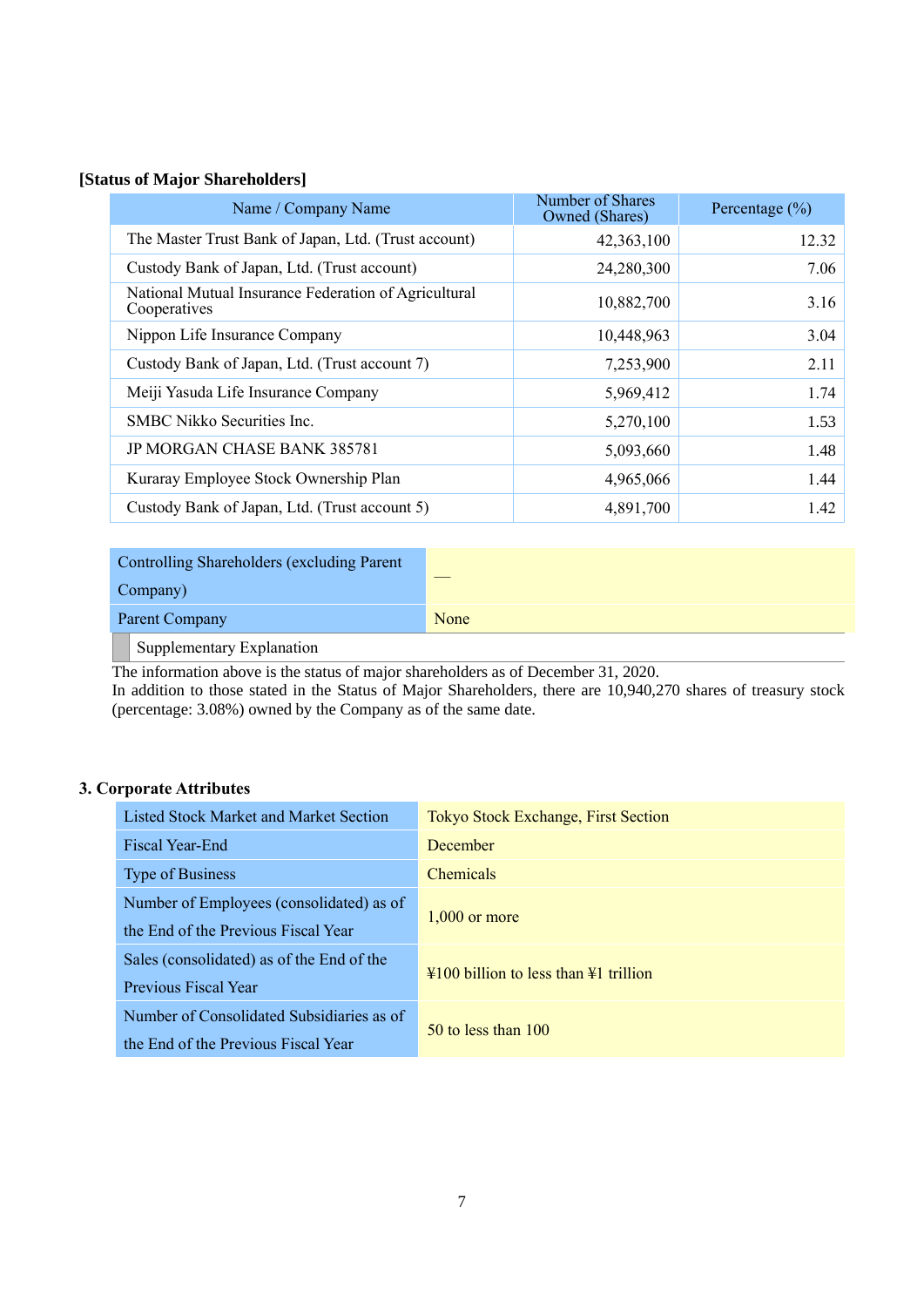- **4. Policy on Measures to Protect Minority Shareholders in Conducting Transactions with Controlling Shareholders**
- **5. Other Special Circumstances which may have Material Impact on Corporate Governance**

—

—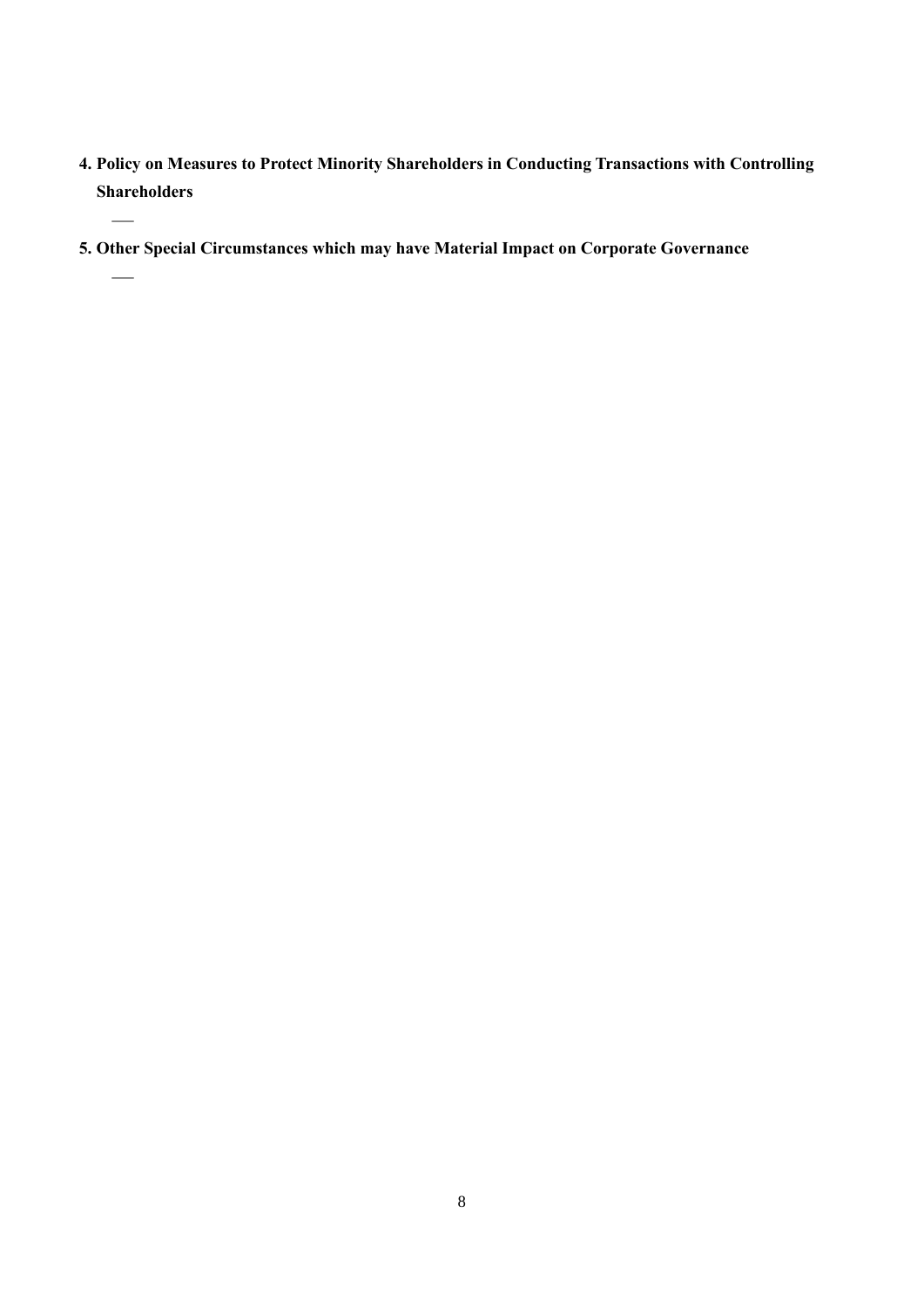# II **Business Management Organization and Other Corporate Governance Systems regarding Decision-making, Execution of Business, and Oversight in Management**

## **1. Organizational Composition and Operation**

| <b>Organization Form</b>                                               | <b>Company with Corporate Auditors</b> |
|------------------------------------------------------------------------|----------------------------------------|
| [Directors]                                                            |                                        |
| Maximum Number of Directors Stipulated<br>in Articles of Incorporation | 12                                     |
| Terms of Office Stipulated in Articles of<br>Incorporation             | 1 year                                 |
| Chairperson of the Board                                               | Chairman                               |
| Number of Directors                                                    | 12                                     |
| <b>Appointment of Outside Directors</b>                                | Appointed                              |
| <b>Number of Outside Directors</b>                                     | $\overline{4}$                         |
| Number of Independent Directors                                        | $\overline{4}$                         |
|                                                                        |                                        |

# Outside Directors' Relationship with the Company (1)

|                |                      |   | Relationship with the Company $(*)$ |              |   |   |  |   |   |  |  |  |  |  |
|----------------|----------------------|---|-------------------------------------|--------------|---|---|--|---|---|--|--|--|--|--|
| Name           | Attribute            | a | h                                   | $\mathbf{c}$ | d | e |  | g | h |  |  |  |  |  |
| Jun Hamano     | From another company |   |                                     |              |   |   |  |   |   |  |  |  |  |  |
| Keiko Murata   | Academic             |   |                                     |              |   |   |  |   |   |  |  |  |  |  |
| Satoshi Tanaka | From another company |   |                                     |              |   |   |  |   |   |  |  |  |  |  |
| Kiyoto Ido     | From another company |   |                                     |              |   |   |  |   |   |  |  |  |  |  |

\* Categories for "Relationship with the Company"

\* "O" When the person currently falls or has recently fallen under the category

" $\triangle$ " When the person fell under the category in the past

- \* " $\bullet$ " When a close relative of the person currently falls or has recently fallen under the category "A" When a close relative of the person fell under the category in the past
- a. Executive of the Company or its subsidiaries

b. Non-executive director or executive of a parent company of the Company

c. Executive of a fellow subsidiary company of the Company

d. A party whose major client or supplier is the Company or an executive thereof

e. Major client or supplier of the Company or an executive thereof

f. Consultant, accountant or legal professional who receives a large amount of monetary consideration or other property from the Company besides remuneration as a director

g. Major shareholder of the Company (or an executive of said major shareholder if the shareholder is a legal entity)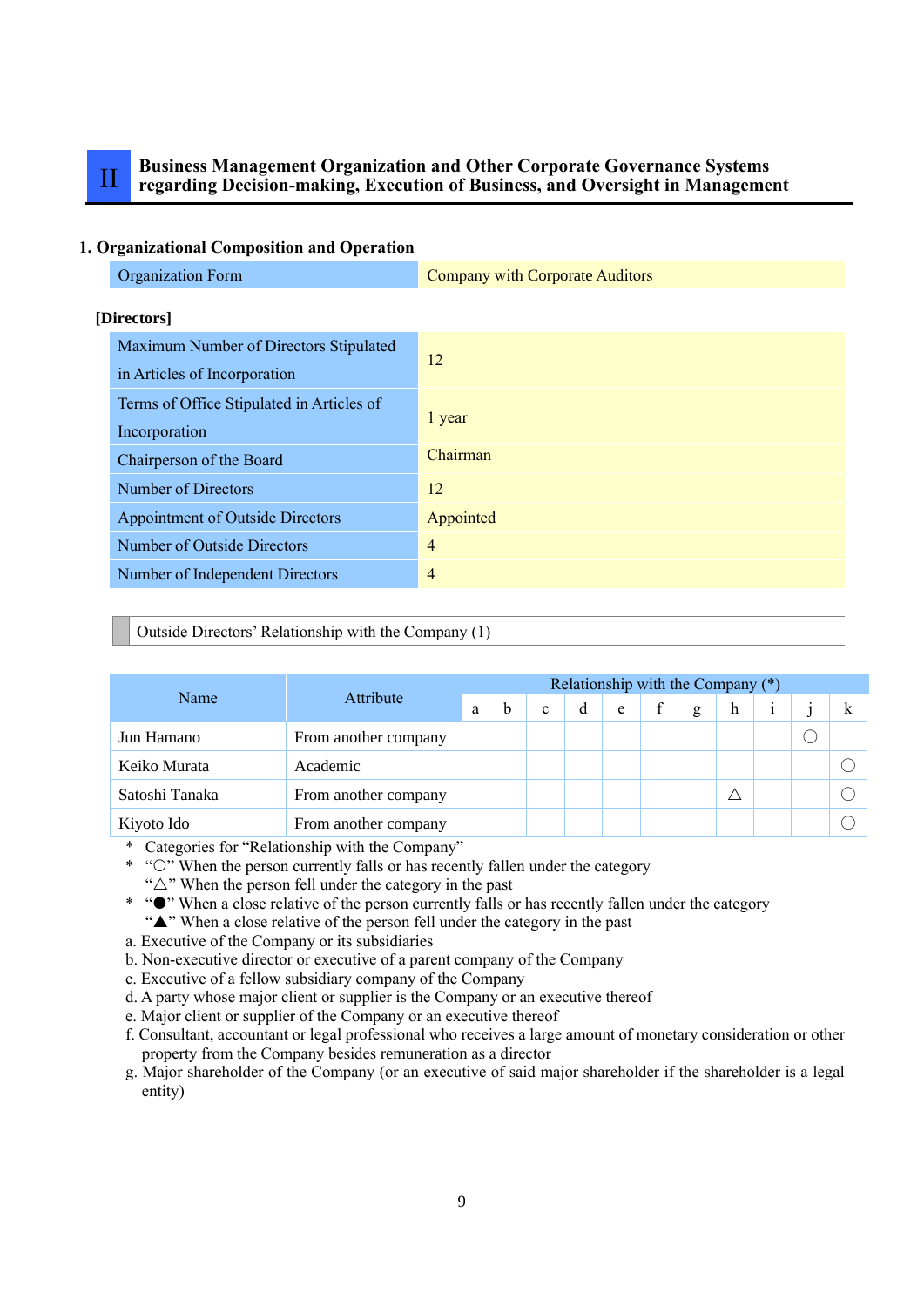- h. Executive of a client or supplier company of the Company (which does not correspond to any of d, e, or f) (the director himself/herself only)
- i. Executive of a company, between which the Company's Outside Directors/Corporate Auditors are mutually appointed (the director himself/herself only)
- j. Executive of a company or organization that receives a donation from the Company (the director himself/herself only)
- k. Others

| Outside Directors' Relationship with the Company (2) |                                                     |                                                                                                                                                                                                                                                                                                                                                                                                                                                                                                                                                                                                                                                                                                     |                                                                                                                                                                                                                                                                                                                                                                                                                                                                                                                                                                          |  |  |  |
|------------------------------------------------------|-----------------------------------------------------|-----------------------------------------------------------------------------------------------------------------------------------------------------------------------------------------------------------------------------------------------------------------------------------------------------------------------------------------------------------------------------------------------------------------------------------------------------------------------------------------------------------------------------------------------------------------------------------------------------------------------------------------------------------------------------------------------------|--------------------------------------------------------------------------------------------------------------------------------------------------------------------------------------------------------------------------------------------------------------------------------------------------------------------------------------------------------------------------------------------------------------------------------------------------------------------------------------------------------------------------------------------------------------------------|--|--|--|
| Name                                                 | Designation<br><b>as</b><br>Independent<br>Director | Supplementary Explanation of the<br>Relationship                                                                                                                                                                                                                                                                                                                                                                                                                                                                                                                                                                                                                                                    | Reasons of Appointment                                                                                                                                                                                                                                                                                                                                                                                                                                                                                                                                                   |  |  |  |
| Jun Hamano                                           | $\circ$                                             | Mr. Jun Hamano is concurrently<br>serving as President of The Ohara<br>Memorial Institute for Science of<br>Labour. The Ohara Memorial<br>Institute for Science of Labour<br>was established by Mr.<br>Magosaburo Ohara, the<br>Company's first president, in<br>1921 with the purpose of<br>promoting sound business<br>management, enhancing the<br>welfare of the laborers and<br>contributing to the improvement<br>and development of social<br>welfare.<br>As a part of its CSR activities, the<br>Company pays annual<br>membership fee to support the<br>research activities of the Institute.<br>The amount of annual payment of<br>the said membership fee is less<br>than 1 million yen. | Mr. Jun Hamano has been<br>appointed as Outside Director<br>based on the judgment that his<br>wealth of experience and broad<br>insight gained through economic<br>administration and other roles at<br>the Economic Planning Agency<br>of Japan and the Cabinet Office<br>would allow him to provide<br>objective opinions and<br>suggestions that are useful for the<br>Company's management. In<br>addition, he has been designated<br>as Independent Director based on<br>the judgment that there would be<br>no conflict of interest with<br>ordinary shareholders. |  |  |  |
| Keiko Murata                                         | $\circ$                                             |                                                                                                                                                                                                                                                                                                                                                                                                                                                                                                                                                                                                                                                                                                     | Ms. Keiko Murata has been<br>appointed as Outside Director<br>based on the judgment that her<br>experience in economic<br>administration and analysis of<br>Japan and overseas at the Cabinet<br>Office, and deep insight as a<br>professor of Graduate School of<br>Tokyo Metropolitan University<br>would allow her to provide<br>opinions and suggestions that<br>would be useful for helping to                                                                                                                                                                      |  |  |  |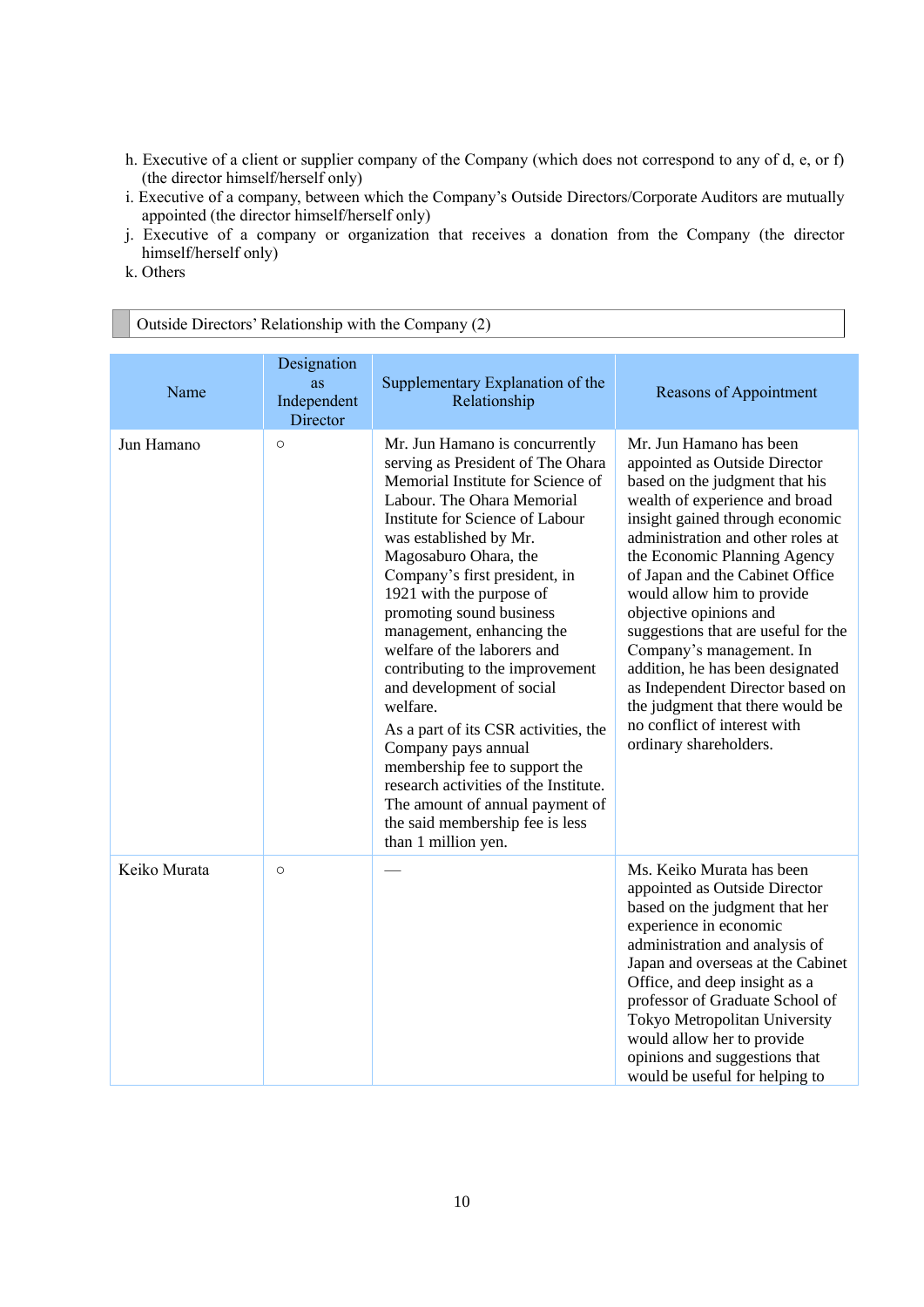| Name           | Designation<br>as<br>Independent<br>Director | Supplementary Explanation of the<br>Relationship                                                                                                                                                                                                                                                                                | Reasons of Appointment                                                                                                                                                                                                                                                                                                                                                                                                                                                                                                                                                                                                                                                   |
|----------------|----------------------------------------------|---------------------------------------------------------------------------------------------------------------------------------------------------------------------------------------------------------------------------------------------------------------------------------------------------------------------------------|--------------------------------------------------------------------------------------------------------------------------------------------------------------------------------------------------------------------------------------------------------------------------------------------------------------------------------------------------------------------------------------------------------------------------------------------------------------------------------------------------------------------------------------------------------------------------------------------------------------------------------------------------------------------------|
|                |                                              |                                                                                                                                                                                                                                                                                                                                 | improve the Company's<br>management and corporate value.<br>In addition, she has been<br>designated as Independent<br>Director based on the judgment<br>that there would be no conflict of<br>interest with ordinary<br>shareholders.                                                                                                                                                                                                                                                                                                                                                                                                                                    |
| Satoshi Tanaka | $\circ$                                      | Mr. Satoshi Tanaka has served as<br>Representative Director,<br>Executive Vice President and in<br>other positions of Mitsui & Co.,<br>Ltd. in the past. The sales of<br>Mitsui & Co., Ltd. to the<br>Company for the most recent<br>fiscal year were less than 0.2% of<br>Mitsui & Co., Ltd.'s revenue for<br>the same period. | Mr. Satoshi Tanaka has been<br>appointed as Outside Director<br>based on the judgment that his<br>wealth of experience and broad<br>insight gained through his service<br>as Director responsible for the<br>Corporate Staff Unit and<br>Representative Director of Mitsui<br>& Co., Ltd. would allow him to<br>provide opinions and suggestions<br>that would be useful to the<br>Company's management. In<br>addition, he has been designated<br>as Independent Director based on<br>the judgment that there would be<br>no conflict of interest with<br>ordinary shareholders.                                                                                        |
| Kiyoto Ido     | $\circ$                                      |                                                                                                                                                                                                                                                                                                                                 | Mr. Kiyoto Ido has been<br>appointed as Outside Director<br>based on the judgment that his<br>wealth of experience in economic<br>administration gained at the<br>Ministry of Finance of Japan,<br>etc., and broad insight which<br>were developed through<br>international experiences at the<br>Ministry of Foreign Affairs and<br>other professional research<br>institutions would allow him to<br>provide opinions and suggestions<br>that would be useful to the<br>Company's management. In<br>addition, he has been designated<br>as Independent Director based on<br>the judgment that there would be<br>no conflict of interest with<br>ordinary shareholders. |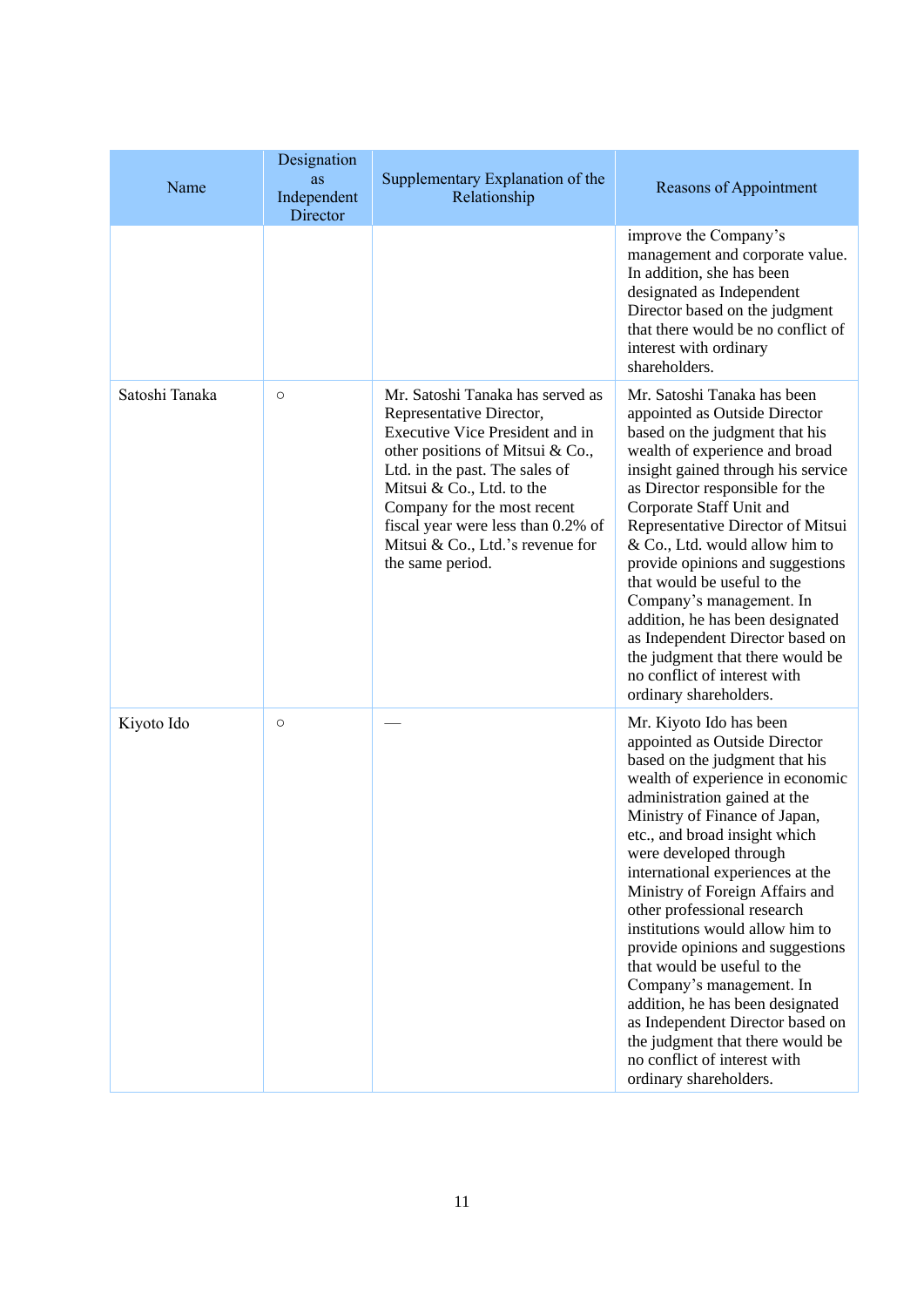# A Discretionary Committee Corresponding to a Nomination Committee or Remuneration Committee

Yes

#### Committee's Name, Composition, and Attributes of Chairperson

|                                                            | Committee's<br>Name                              | All<br>Committee<br><b>Members</b> | Full-time<br><b>Members</b> | Internal<br><b>Directors</b> | Outside<br><b>Directors</b> | Outside<br>Experts | Other | Chairperson                 |
|------------------------------------------------------------|--------------------------------------------------|------------------------------------|-----------------------------|------------------------------|-----------------------------|--------------------|-------|-----------------------------|
| Committee<br>Corresponding<br>to Nomination<br>Committee   | The<br>Corporate<br>Advisory<br>Committee        | 8                                  | $\mathbf{0}$                |                              | $\overline{4}$              | 2                  |       | Internal<br><b>Director</b> |
| Committee<br>Corresponding<br>to Remuneration<br>Committee | <b>The</b><br>Corporate<br>Advisory<br>Committee | 8                                  | $\mathbf{0}$                |                              | $\overline{4}$              | 2                  |       | Internal<br>Director        |

## Supplementary Explanation

The Company has established "Corporate Advisory Committee" comprised mainly of Outside Officers and outside experts, as an advisory organ to the Board of Directors, with a view to enhancing transparency, fairness and objectively in decision making concerning important matters of management, including nomination and remuneration of Directors, and further strengthening its corporate governance.

The Corporate Advisory Committee was comprised of eight members: the Chairman and Director (Mr. Masaaki Ito) four Outside Directors (Mr. Jun Hamano, Ms. Keiko Murata, Mr. Satoshi Tanaka, and Mr. Kiyoto Ido), one Outside Corporate Auditor (Ms. Tomomi Yatsu), and two outside experts (Mr. Takeshi Komura and Mr. Go Egami (listed under the name Mr. Haruki Kohata)), as of the submission date of this Report. No head of the Committee has been appointed, and meetings are chaired by the Chairman and Director of the Company.

#### **[Corporate Auditors]**

Cooperation among Corporate Auditors, Accounting Auditors, and Internal Audit Department

The Corporate Auditors regularly have meetings with the Accounting Auditor receive reports on audit planning, implementation status and audit content. Also, the Corporate Auditors receive reports on internal audit results by the Corporate Auditing Division. The Corporate Auditors also serve as corporate auditors of core subsidiaries to conduct subsidiary audits as needed and attend periodic Group Auditor Liaison Meetings consisting of the subsidiary auditors to deepen their understanding of each company.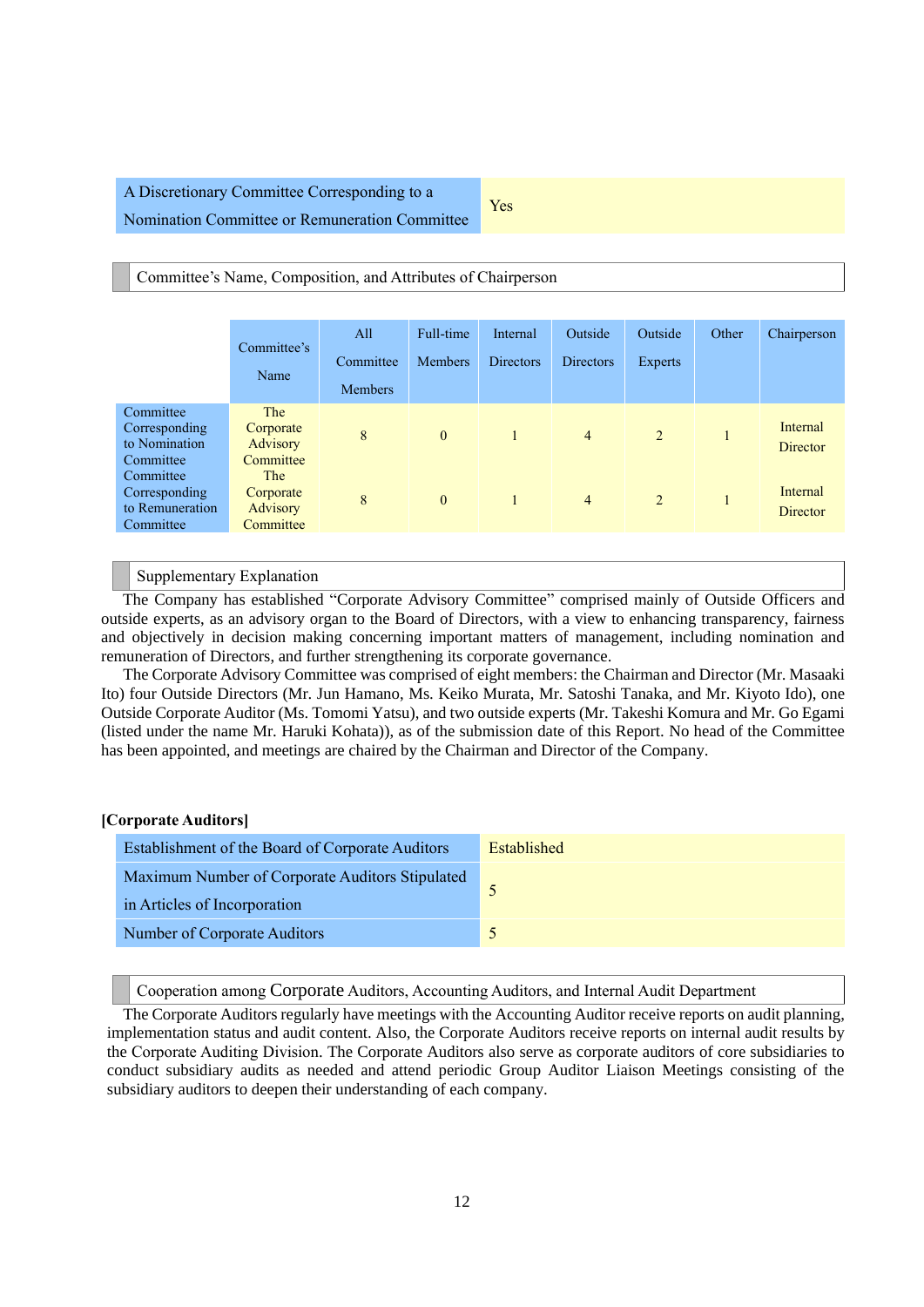| Appointment of Outside Corporate Auditors | Appointed |
|-------------------------------------------|-----------|
| Number of Outside Corporate Auditors      |           |
| Number of Independent Corporate Auditors  |           |

# Outside Corporate Auditors' Relationship with the Company (1)

|                    |                      | Relationship with the Company $(*)$ |  |              |   |   |  |   |   |  |  |  |  |   |
|--------------------|----------------------|-------------------------------------|--|--------------|---|---|--|---|---|--|--|--|--|---|
| Name               | Attribute            | a                                   |  | $\mathbf{c}$ | d | e |  | g | h |  |  |  |  | m |
| Mitsuhiro Nagahama | From another company |                                     |  |              |   |   |  |   |   |  |  |  |  |   |
| Tomomi Yatsu       | Attorney at law      |                                     |  |              |   |   |  |   |   |  |  |  |  |   |
| Kenji Komatsu      | From another company |                                     |  |              |   |   |  |   |   |  |  |  |  |   |

- \* Categories for "Relationship with the Company"
- \* "O" When the person currently falls or has recently fallen under the category
- " $\triangle$ " When the person fell under the category in the past

\* " $\bullet$ " When a close relative of the person currently falls or has recently fallen under the category "A" When a close relative of the person fell under the category in the past

- a. Executive of the Company or its subsidiary
- b. Non-executive director or accounting adviser of the Company or its subsidiaries
- c. Non-executive director or executive of a parent company of the Company
- d. Corporate Auditor of a parent company of the Company
- e. Executive of a fellow subsidiary company of the Company
- f. A party whose major client or supplier is the Company or an executive thereof
- g. Major client or supplier of the Company or an executive thereof
- h. Consultant, accountant or legal professional who receives a large amount of monetary consideration or other property from the Company besides remuneration as a Corporate Auditor
- i. Major shareholder of the Company (or an executive of said major shareholder if the shareholder is a legal entity)
- j. Executive of a client or supplier company of the Company (which does not correspond to any of f, g, or h) (the Corporate Auditor himself/herself only)
- k. Executive of a company, between which the Company's Outside Directors/Corporate Auditors are mutually appointed (the Corporate Auditor himself/herself only)
- l. Executive of a company or organization that receives a donation from the Company (the Corporate Auditor himself/herself only)
- m. Others

Outside Corporate Auditors' Relationship with the Company (2)

| Name      | Designation<br><b>as</b><br>Independent<br>Auditor | Supplementary Explanation of the<br>Relationship | Reasons of Appointment     |
|-----------|----------------------------------------------------|--------------------------------------------------|----------------------------|
| Mitsuhiro | Ω                                                  | Mr. Mitsuhiro Nagahama has                       | Mr. Mitsuhiro Nagahama has |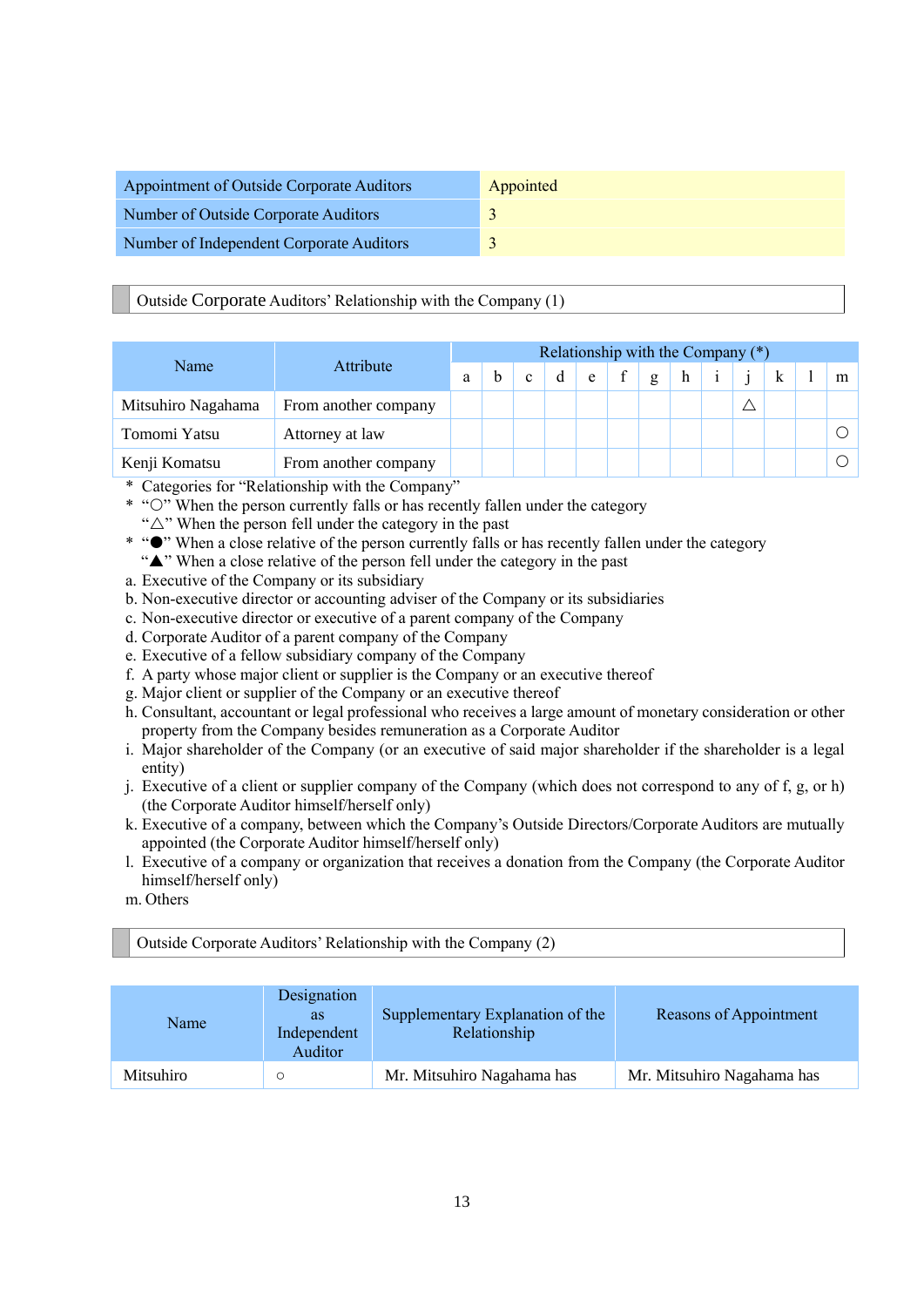|               | Designation<br>as      | Supplementary Explanation of the                                                                                                                                                                                                                                                                                                                                                                                                                                                                                                                                                                                                                                                      | <b>Reasons of Appointment</b>                                                                                                                                                                                                                                                                                                                                                                                                 |  |  |
|---------------|------------------------|---------------------------------------------------------------------------------------------------------------------------------------------------------------------------------------------------------------------------------------------------------------------------------------------------------------------------------------------------------------------------------------------------------------------------------------------------------------------------------------------------------------------------------------------------------------------------------------------------------------------------------------------------------------------------------------|-------------------------------------------------------------------------------------------------------------------------------------------------------------------------------------------------------------------------------------------------------------------------------------------------------------------------------------------------------------------------------------------------------------------------------|--|--|
| Name          | Independent<br>Auditor | Relationship                                                                                                                                                                                                                                                                                                                                                                                                                                                                                                                                                                                                                                                                          |                                                                                                                                                                                                                                                                                                                                                                                                                               |  |  |
| Nagahama      |                        | served as Chairman and in other<br>positions of Mizuho Securities<br>Co., Ltd. in the past. The sales of<br>Mizuho Securities Co., Ltd. to the<br>Company for the most recent<br>fiscal year were less than 0.1% of<br>Mizuho Securities Co., Ltd.'s net<br>sales for the same period.<br>Furthermore, Mr. Mitsuhiro<br>Nagahama has served as Deputy<br>President and in other positions<br>of Mizuho Bank Ltd. (formerly:<br>Mizuho Corporate Bank, Ltd.) in<br>the past. The balance of loans<br>outstanding from Mizuho Bank,<br>Ltd. to the Company for the most<br>recent fiscal year was less than<br>2% of the Company's<br>consolidated total assets for the<br>same period. | been appointed as Outside<br>Corporate Auditor because he has<br>a wealth of experience at<br>financial institutions and broad<br>insight, as well as track record at<br>other companies as outside<br>auditor. In addition, he has been<br>designated as Independent<br>Corporate Auditor based on the<br>judgment that there would be no<br>conflict of interest with ordinary<br>shareholders.                             |  |  |
| Tomomi Yatsu  | $\circlearrowright$    |                                                                                                                                                                                                                                                                                                                                                                                                                                                                                                                                                                                                                                                                                       | Ms. Tomomi Yatsu has been<br>appointed as Outside Corporate<br>Auditor because she has broad<br>insight as a certified public<br>accountant and attorney at law<br>and a wealth of experience as<br>outside officer of other<br>companies. In addition, she has<br>been designated as Independent<br>Corporate Auditor based on the<br>judgment that there would be no<br>conflict of interest with ordinary<br>shareholders. |  |  |
| Kenji Komatsu | $\circ$                |                                                                                                                                                                                                                                                                                                                                                                                                                                                                                                                                                                                                                                                                                       | Mr. Kenji Komatsu has been<br>appointed as Outside Corporate<br>Auditor because he has track<br>records in management at many<br>other companies both<br>domestically and internationally,<br>and he has a wealth of experience<br>and broad insight developed<br>through his career. In addition, he<br>has been designated as<br><b>Independent Corporate Auditor</b><br>based on the judgment that there                   |  |  |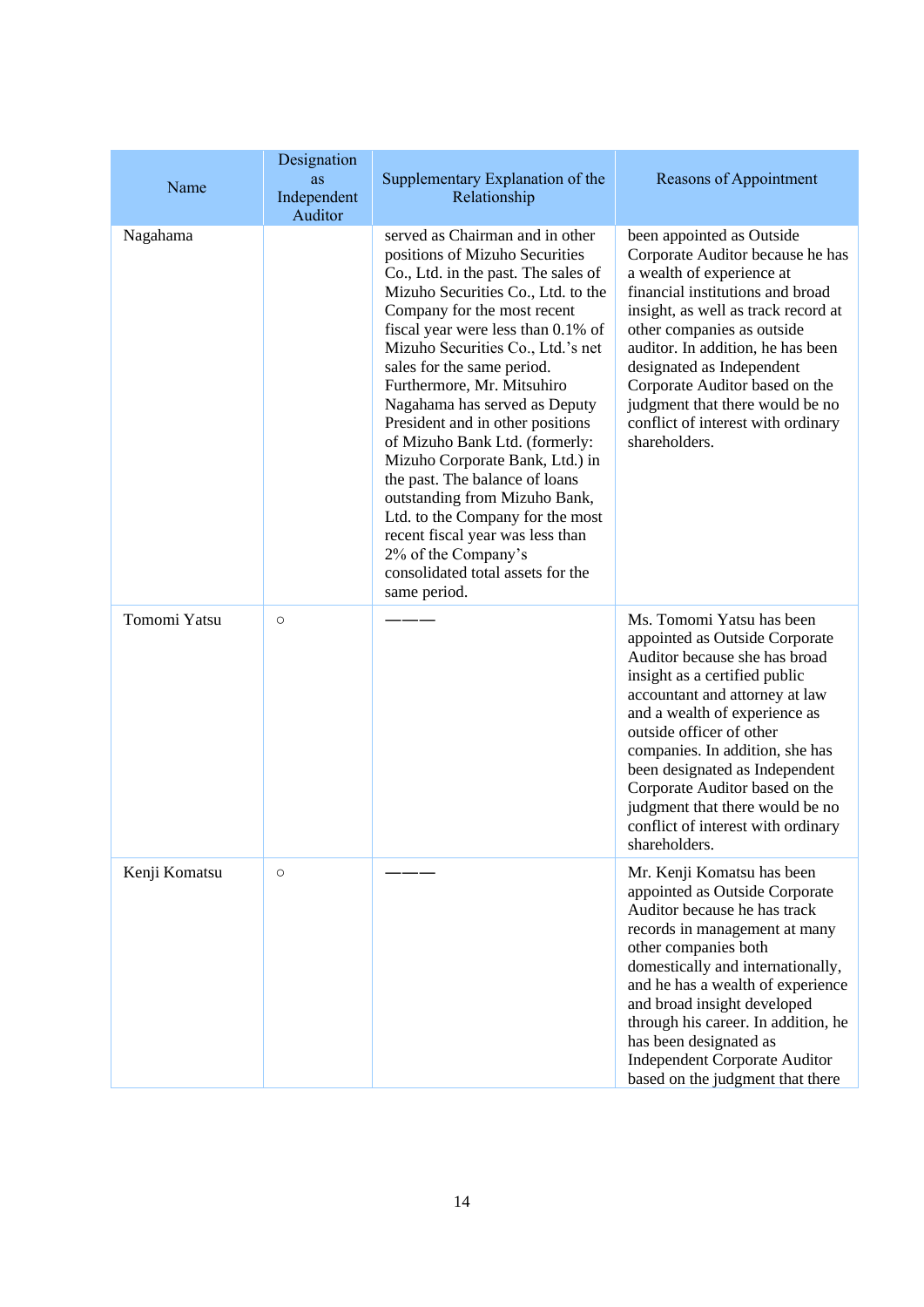| Name | Designation<br><b>as</b><br>Independent<br>Auditor | Supplementary Explanation of the<br>Relationship | Reasons of Appointment                                          |
|------|----------------------------------------------------|--------------------------------------------------|-----------------------------------------------------------------|
|      |                                                    |                                                  | would be no conflict of interest<br>with ordinary shareholders. |

#### **[Independent Directors/Corporate Auditors]**

| Number of Independent Directors/ Corporate |  |
|--------------------------------------------|--|
| Auditors                                   |  |

Matters relating to Independent Directors/Corporate Auditors

The Company has appointed all Outside Officers as Independent Directors /Corporate Auditors, insofar as they meet the qualifications thereof.

#### **[Incentives]**

| Status of the Measures Regarding Incentives for | Introduction of a Performance-linked Remuneration |
|-------------------------------------------------|---------------------------------------------------|
| Directors                                       | System, Other                                     |

#### Supplementary Explanation

(1) Introduction of a performance-linked remuneration system: the Company abolished the prior bonus scheme to Directors and introduced a performance-linked remuneration system in July 2006, thereby strengthening the incentive for increasing the Company's corporate value. In addition, to respond to the increase in the amount of performance-linked remuneration in conjunction with the improved business performance, it was resolved to increase the maximum amount of annual remunerations to Directors from ¥450 million to ¥800 million (including ¥100 million annually for Outside Directors) at the Company's 131st Ordinary General Meeting of Shareholders held on June 22, 2012. Performance-linked remuneration is not paid to Outside Directors.

(2) Calculation method of performance-linked remuneration: as a short term performance incentive, the performance-linked remuneration for the President shall be the amount that is obtained by multiplying the amount of actual consolidated net income attributable to owners of the parent for the current fiscal year (before deducting performance-linked remuneration (bonus)) by 0.75/1000. The performance-linked remuneration for Directors shall be determined by multiplying the said amount by a predetermined index corresponding to the position of each Director. The amounts of performance-linked remuneration paid to Directors in charge of business units shall be determined so that they partially reflect the performance of the relevant business units.

(3) Introduction of a restricted stock compensation plan: at the 140th Ordinary General Meeting of Shareholders held on March 25, 2021, the Company resolved to abolish the existing stock options plan, and introduce a restricted stock compensation plan, with the aim of incentivizing Internal Directors and Executive Officers to improve the Company's corporate value in a sustainable manner as well as raise the degree they share value with shareholders. Restricted stock compensation for Directors under this plan shall not exceed ¥90 million, separately from the maximum amount of fixed remuneration by position and performance-linked remuneration. The number of shares to be granted under the plan shall not exceed 60,000 shares each year. Restricted stock compensation is not paid to Outside Directors. Monetary compensation linked to stock price ("phantom stock") has been introduced in lieu of restricted stock compensation for Directors who are non-residents of Japan.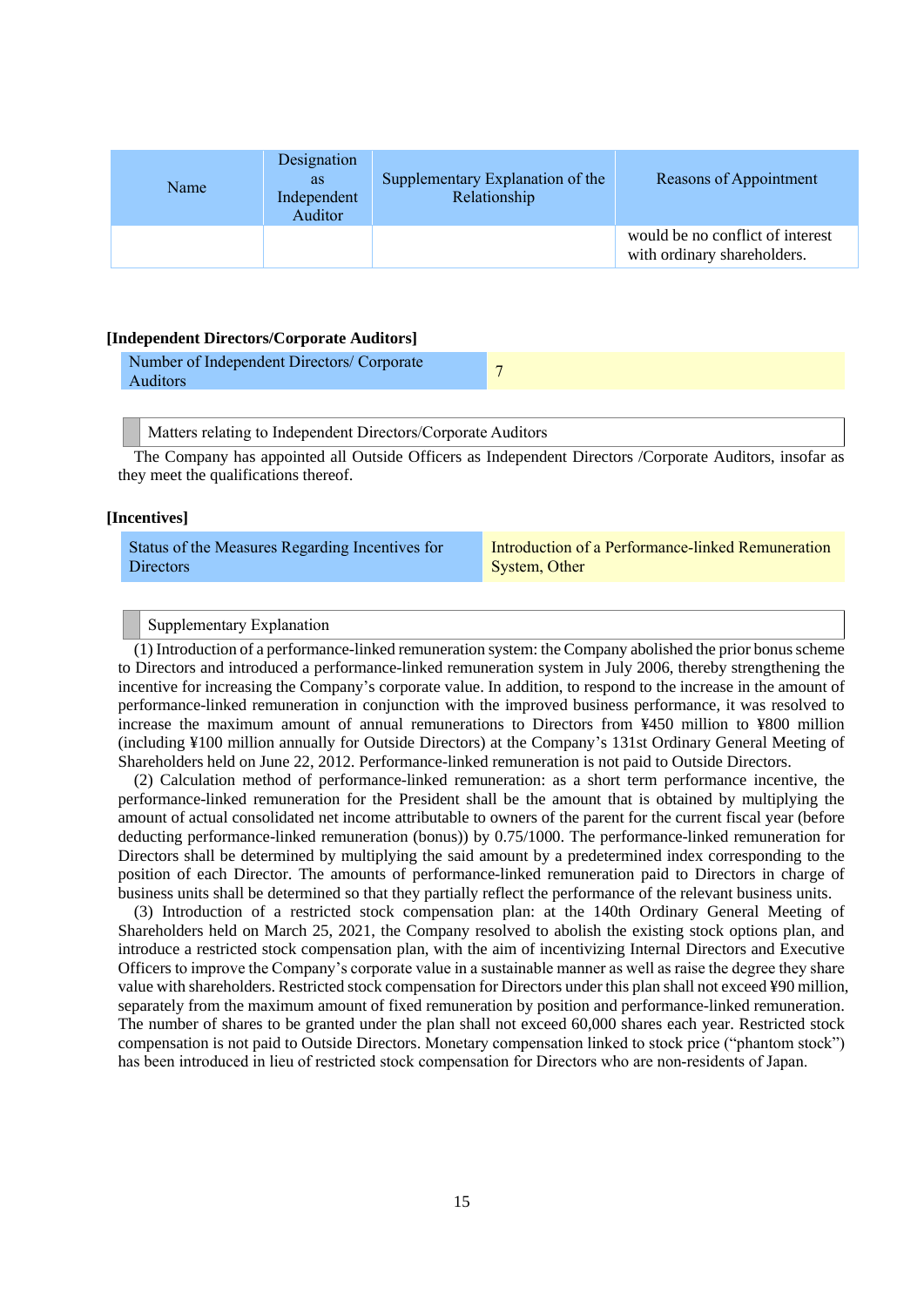No further stock options will be granted under the stock option scheme abolished in March 2021. However, the exercise of previously-granted stock options held by Directors and Executive Officers on retirement will continue until such time as all Directors and Executive Officers currently holding stock options have retired.

Recipients of Stock Options Supplementary Explanation

#### **[Director's Remuneration]**

Disclosure of Individual Director's Remuneration No Individual Disclosure

#### Supplementary Explanation

Details of the disclosure status are as follows:

・Total amount of remuneration paid by classification, amount of monetary remuneration paid by type of remuneration, and the number of eligible Directors and Corporate Auditors, as well as the method for determining the remuneration, etc. for Directors and Corporate Auditors are disclosed on the securities report.

(Reference) Page 40 of the securities report dated March 25, 2021 for the 140th fiscal period (Status of corporate governance (Remuneration, etc. for Directors and Corporate Auditors))

https://pdf.irpocket.com/C3405/HRxf/Re9w/XtUK.pdf (Japanese Only)

・Total amounts of remuneration by classifying Internal Director and Outside Director, and number of Directors and Corporate Auditors paid are disclosed on the business report.

(Reference) Page 42 of Notice of Convocation of the 140th Ordinary General Meeting of Shareholders (Total Amounts of Remuneration, etc., Paid to Directors and Corporate Auditors)

https://pdf.irpocket.com/C3405/pJa6/U1SS/UrIu.pdf

| Policy on Determining Remuneration Amounts and<br><b>Calculation Methods</b> | Established |
|------------------------------------------------------------------------------|-------------|
|                                                                              |             |

Disclosure of Policy on Determining Remuneration Amounts and Calculation Methods

Details of the policy on determining remuneration amounts paid to Directors and the method for determination are as follows:

In respect to remunerations, etc. for Directors, the Company's basic policy is to have a competitive level and system of remuneration that can secure and retain competent Directors fit for their positions and responsibilities in order to achieve long-term and sustainable improvements in corporate performance and corporate value. The remuneration system for Directors comprises three parts: (1) fixed remuneration as basic remuneration in accordance with job responsibilities, (2) performance-linked remuneration as an incentive to achieve yearly business results, and (3) stock-based remuneration designed to enhance corporate value over medium to long term and sharing value with shareholders through appropriate corporate management, provided remuneration for Outside Directors shall solely comprise fixed remuneration without performance-linked or stock-based remuneration as their role is to supervise management from an independent standpoint.

・ Type of remuneration paid to Directors

Remuneration to Directors is comprised of monetary remunerations (fixed remuneration by position and performance-linked remuneration) and restricted stock compensation.

・ Maximum amount of annual remunerations to Directors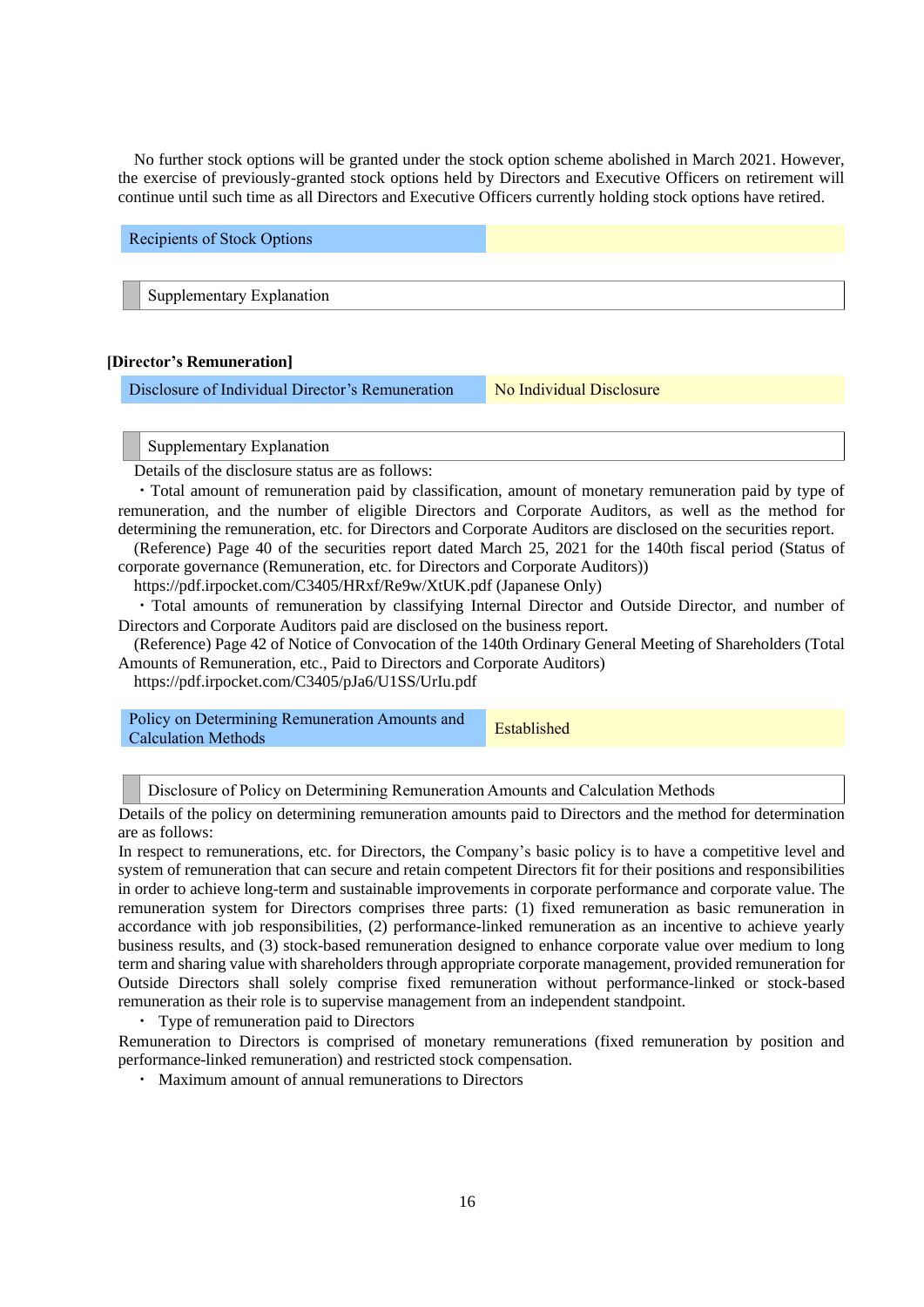Regarding the maximum amount of annual remunerations to Directors of the Company, the following was resolved at the 125th Ordinary General Meeting of Shareholders of the Company held on June 28, 2006 and the 140th Ordinary General Meeting of Shareholders of the Company held on March 25, 2021.

<1> Amount of annual remunerations to Directors: ¥800 million or less resolved at the 131st Ordinary General Meeting of Shareholders

<2> Amount of restricted stock compensation to Directors (aside from <1> above): ¥90 million or less, up to 60,000 shares each year, resolved at the 140th Ordinary General Meeting of Shareholders

・ Calculation method of remuneration, etc. paid to Directors

The calculation method of the remuneration by type is as follows. The Corporate Advisory Committee led by Outside Directors, Outside Corporate Auditors and outside experts evaluates the amount of remuneration, calculated based on the calculation method described below, from an objective standpoint, and reports back to the Board of Directors. The Board of Directors determines the amount of remuneration for each Director after giving due consideration of the contents of this report.

Fixed remuneration by position: Fixed remuneration by position, in principle, is the amount obtained by multiplying the amount of fixed remuneration by position for the President which serves as the basis with the coefficients predetermined according to each position. The fixed monthly remuneration of the President is approximately six times the regular monthly salary of the managers of the highest level.

Performance-linked remuneration: Net income attributable to owners of the parent (before deducting performance-linked remuneration (bonus)) is the index for calculating the performance-linked remuneration as it is a clear indicator of the results of business operations and corporate management. Performance-linked remuneration for the President shall be the amount that is obtained by multiplying the amount of actual net income attributable to owners of the parent by 0.75/1000. The performance-linked remuneration for Directors shall be determined by multiplying the said amount by a predetermined index corresponding to the position of each Director. Moreover, the amounts of performance-linked remuneration paid to Directors in charge of business units shall be determined so that they partially reflect the performance of the relevant business units. Performance-linked remuneration is not paid to Outside Directors.

Restricted stock compensation: A number of shares shall be allotted in consideration of the responsibilities of the President and the level of remuneration at other companies. The plan is designed so that those in higher positions receive more allotment of shares. Restriction on transfer is to be lifted at the time of retirement.

(Reference) Page 40 of the securities report dated March 25, 2021 for the 140th fiscal period (Status of corporate governance (Remuneration, etc. for Directors and Corporate Auditors))

https://pdf.irpocket.com/C3405/HRxf/Re9w/XtUK.pdf (Japanese Only)

#### **[System for Supporting Outside Officers]**

The information is shared among Outside Officers through distributing and explaining in advance the proposals to be deliberated at the regular and extraordinary meetings of the Board of Directors. Three members of Secretariat Group, General Affairs Department assist in the sharing of this information to the Outside Directors. The Company appoints staff for Corporate Auditor to assist Corporate Auditors including Outside Corporate Auditors. The staff collects and provides information necessary for auditing activities and offers other forms of support.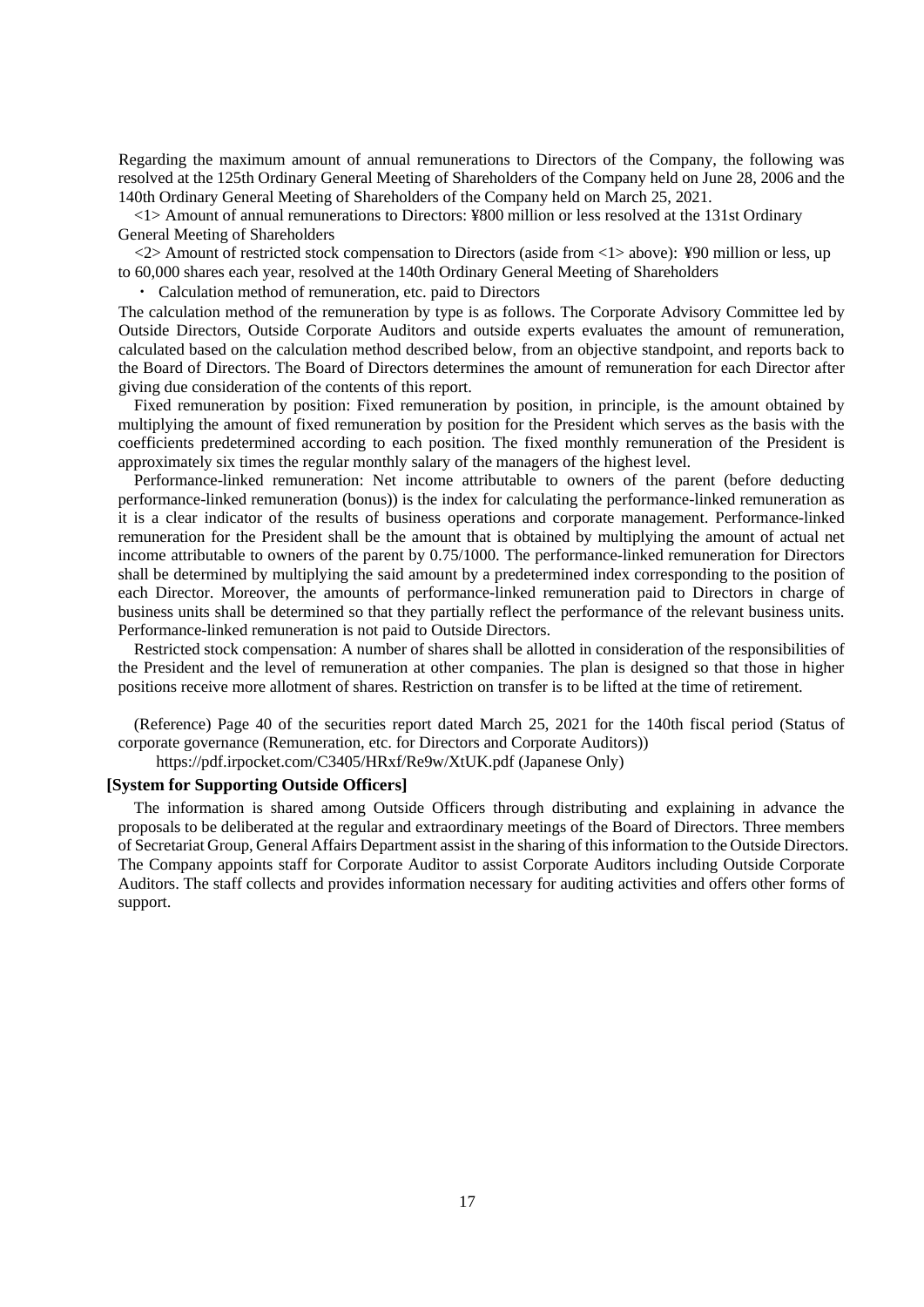#### **[Status of Retired Representative Directors and Presidents, etc.]**

| Status of retired Representative Directors and | Recorded |
|------------------------------------------------|----------|
| Presidents, etc.                               |          |

Names, etc. of Advisers and Counselors, etc. Formerly Served as Representative Directors and Presidents, etc.

| Name          | Position          | Responsibilities                                                                                                                                                      | Form and<br><b>Conditions of Work</b><br>(Full-time/Part-<br>time:<br>Compensation, etc.) | Date of<br>Retirement as<br>President, etc. | Term of<br>Employment |
|---------------|-------------------|-----------------------------------------------------------------------------------------------------------------------------------------------------------------------|-------------------------------------------------------------------------------------------|---------------------------------------------|-----------------------|
| Yasuaki Wakui | Senior<br>Adviser | Chairman, etc. of<br>affiliates, etc. with<br>an emphasis on<br>social<br>contribution;<br>social contribution<br>activities, etc. (not<br>involved in<br>management) | Form of work: Full-<br>time<br>Compensation: Yes                                          | June 21, 2013                               | Definite              |

Total number of Advisers, etc. formerly served as Representative Directors and Presidents, etc.: 1

Other matters

Mr. Yasuaki Wakui serves as a chairman or a member of the board at affiliates with an emphasis on social contribution such as hospitals and an art museum, etc., and provides them with management guidance.

He is not involved in the Company's business execution or supervision.

His term of office has been changed from previous lifetime appointment to no more than nine years after his retirement as a Director due to regulatory revision.

# **2. Matters on Functions of Business Execution, Auditing, Oversight, and Decision-Making of Nomination and Remuneration (Overview of Current Corporate Governance System)**

(1) Board of Directors and business execution body

The Board of Directors (convenes at least once a month), according to the Board of Directors' Regulations, deliberates and decides important management matters, including legal matters, and supervises the execution of business. The Board of Directors is chaired by the Chairman and Director. The maximum number of Directors is 12 in order to promote agile management decision-making by the Board of Directors, and the term of office is one year to clarify their responsibilities to the shareholders. There are currently 12 incumbent Directors, including one female and one foreign national. Four Outside Directors have a wealth of experience in and broad insight into economics, finance, and management, and assume the function of managerial oversight from an independent third-party standpoint.

No personal, capital, transactional or other relationship that would present a conflict of interest exists between the Company and the Outside Directors.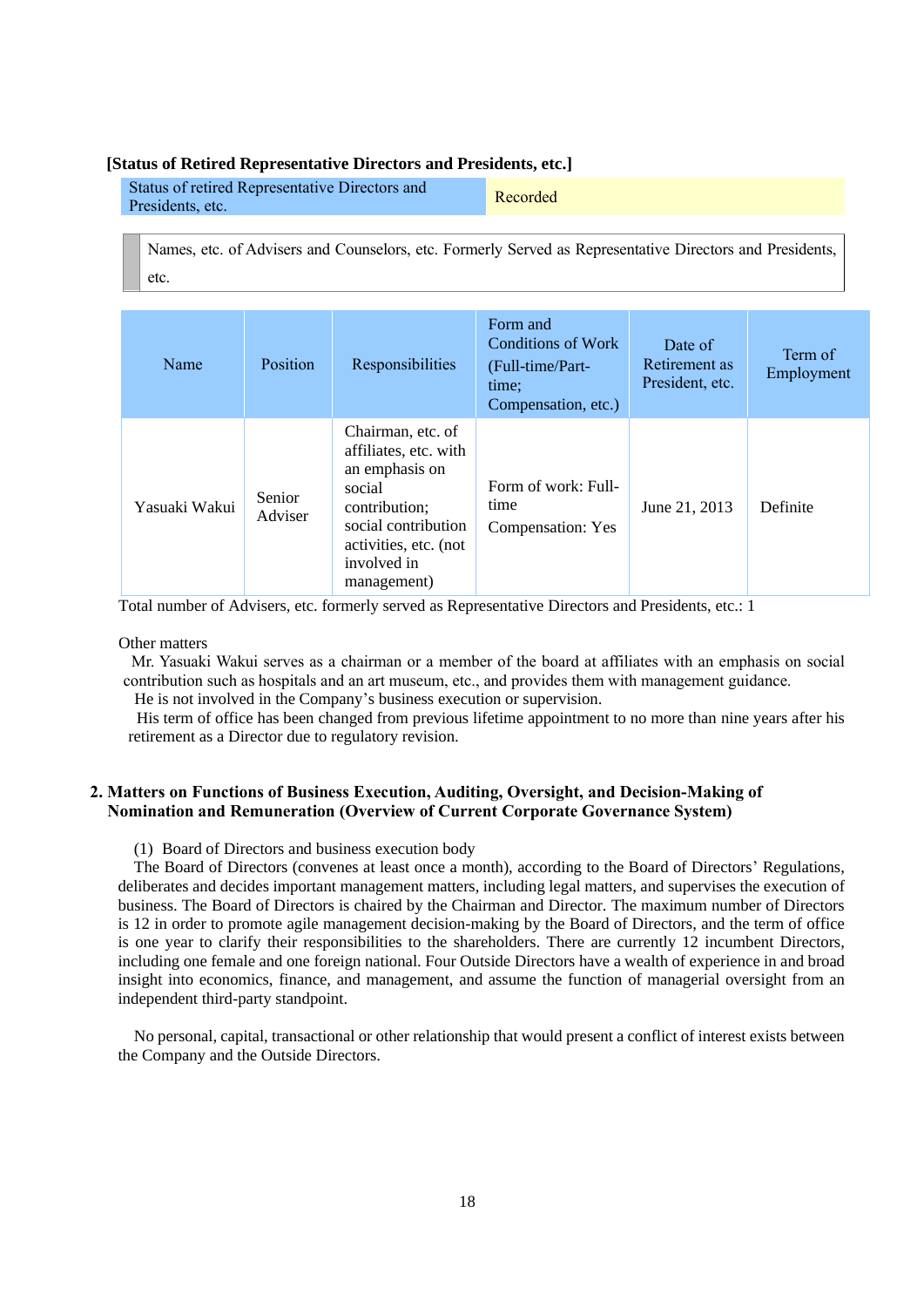・ Mr. Jun Hamano supervises the management from an objective standpoint as Outside Director and is providing opinions and suggestions based on his wealth of experience and broad insight gained through economic administration and other roles at the Cabinet Office, etc.

Ms. Keiko Murata supervises the management as Outside Director and is providing opinions and suggestions based on her experience in economic administration and analysis of Japan and overseas at the Cabinet Office and deep insight as a professor of Graduate School of Tokyo Metropolitan University.

・ Mr. Satoshi Tanaka supervises the management from an objective standpoint as Outside Director and is providing opinions and suggestions based on his wealth of experience and board insight gained through his service as Director responsible for the Corporate Staff Unit and Representative Director of Mitsui & Co., Ltd. The sales of Mitsui & Co., Ltd. to the Company for the most recent fiscal year were less than 0.2% of Mitsui & Co., Ltd.'s revenue for the same period.

・ Mr. Kiyoto Ido has been appointed as Outside Director because of wealth of experience in economic administration gained at the Ministry of Finance of Japan, etc., and broad insight which were developed through international experiences at the Ministry of Foreign Affairs and other professional research institutions.

Pursuant to Article 427, Paragraph 1 of the Companies Act, the Company has entered into contracts with Outside Directors which limit their liability for damages under Article 423, Paragraph 1 of the same Act. The maximum liability amount under such contracts shall be the amount stipulated in laws and regulations. However, the aforementioned liability limitation shall be applied only in cases where such Outside Directors executed their duties in good faith and without gross negligence. As the chief executive responsible for business execution, the President appointed by the Board of Directors exercises control over the execution of business in the Group. Every executive officer (one-year term of office) appointed by the Board of Directors is responsible for business execution in the Group organization. As the heads of internal companies, divisions and major functional organizations, the executive officers bear responsibilities for operations and business results. In this way, the Company clearly separates the responsibilities of Directors, that is, decision-making and supervision on the management, from the responsibilities of business execution. Some Directors hold concurrent positions as executive officers. The President has established the Executive Committee (in principle, convenes twice a month) and various other councils and committees to deliberate and report on important matters concerning the Group's management policies and business execution.

#### (2) Board of Corporate Auditors and Internal Audit

The Board of Corporate Auditors consists of five Corporate Auditors, of which four are males and one is female, and three of them are independent Outside Corporate Auditors, the majority thereof. The Outside Corporate Auditors have a wealth of experience and broad insight into areas such as finance, law and management, and assume an auditing function from an independent third-party standpoint.

No personal, capital, transactional or other relationship that would present a conflict of interest exists between the Company and the Outside Corporate Auditors.

・Mr. Mitsuhiro Nagahama has a wealth of experience at financial institutions and broad insight, and conducts audit as Outside Corporate Auditor based on his track record as outside auditor of other companies.

・Ms. Tomomi Yatsu conducts audits as Outside Corporate Auditor based on her broad insight as a certified public accountant and attorney at law and her wealth of experience as outside officer of other companies.

・Mr. Kenji Komatsu conducts audits as Outside Corporate Auditor based on his track records in management at many other companies both domestically and internationally, and a wealth of experience and broad insight developed through his career.

Corporate Auditors attend meetings of the Board of Directors and other important meetings, and monitor the Directors' execution of duties through inquiries conducted by such means as the examination of important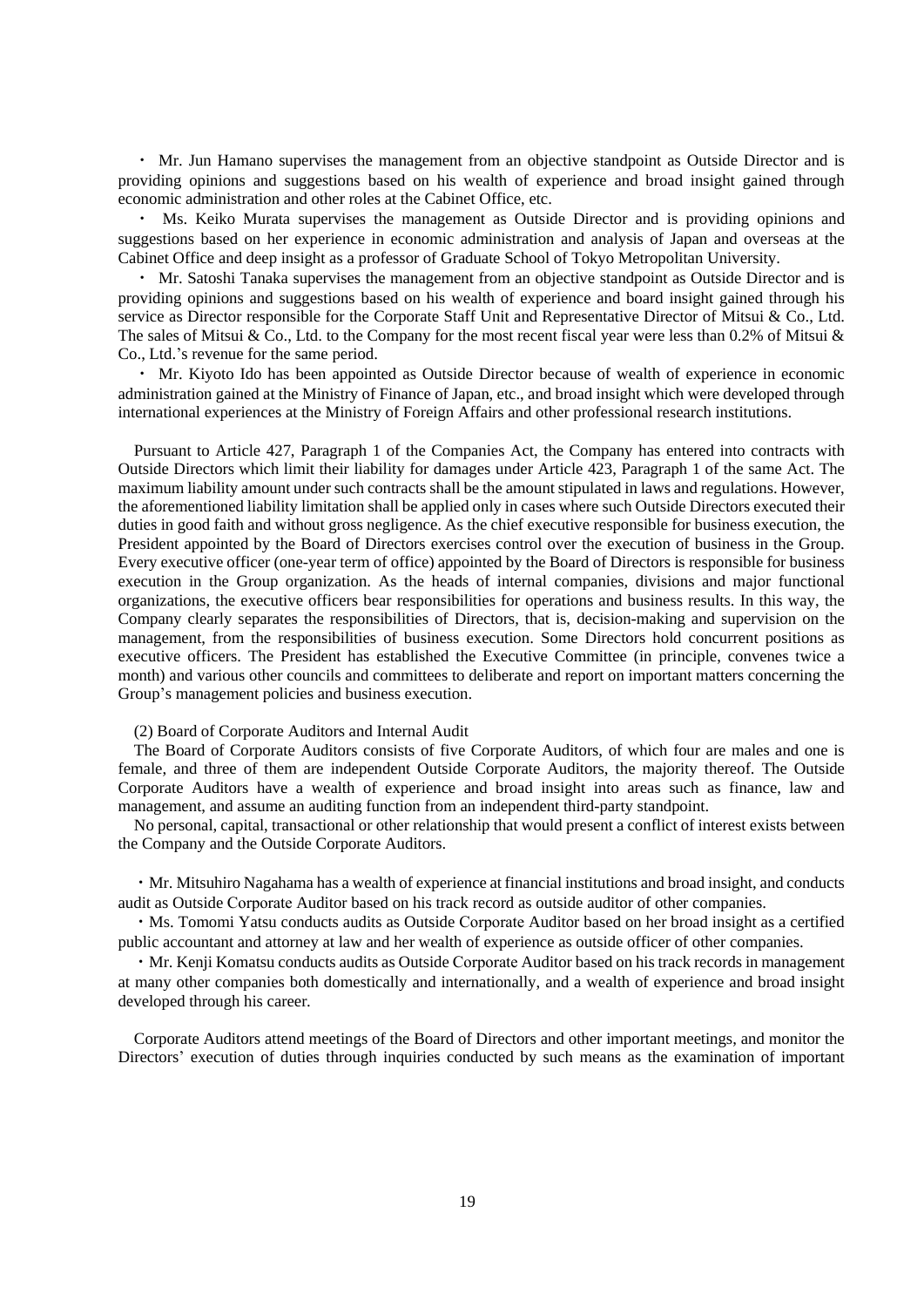documents and requests for explanations of the state of business affairs. In principle, the Board of Corporate Auditors convenes monthly.

The Corporate Auditors regularly have meetings with the Accounting Auditor receive reports on audit planning, implementation status and audit content. Also, they receive reports on internal audit results by the Corporate Auditing Division. The Corporate Auditors also serve as corporate auditors of core subsidiaries to conduct subsidiary audits as needed and attend periodic Group Auditor Liaison Meetings consisting of the subsidiary auditors to deepen their understanding of each company.

Pursuant to Article 427, Paragraph 1 of the Companies Act, the Company has entered into contracts with Corporate Auditors which limit their liability for damages under Article 423, Paragraph 1 of the same Act. The maximum liability amount under such contracts shall be the amount stipulated in laws and regulations. However, the aforementioned liability limitation shall be applied only in cases where such Corporate Auditors executed their duties in good faith and without gross negligence.

In addition, staffs for corporate auditors are appointed to assist the duties of Corporate Auditors.

#### (3) Status of Accounting Auditor

No special interests exist between the Company and the Accounting Auditor, PricewaterhouseCoopers Aarata LLC, or the engagement partners of the auditing firm who audit the Company. In addition, the auditing firm voluntarily takes steps to ensure the engagement partners are not involved in audits of the Company for longer than the prescribed period of time. The names of the certified public accountants who engaged in the duties of accounting auditor and the composition of assistants of audit engagement during the fiscal year ended December 31, 2020 were as follows:

Names of the certified public accountants who engaged in the duties of accounting auditor: Designated limited liability partners: Masahiko Hagimori (continuous audit years: 3 years) / Kazuaki Sekine (continuous audit years: 1 year)

Composition of assistants of audit engagement:

Six certified public accountants; five employees who have passed the qualification exam for accountants; and nine other staff

#### **3. Reasons for Adoption of Current Corporate Governance System**

The Company has adopted the structure of "a company with the board of corporate auditors," whereby the fairness and transparency in the management is deemed to be secured, by having Outside Corporate Auditors who offer a wealth of management experience and professional knowledge added to the existing structure where Outside Directors are elected to provide valuable opinions and suggestions to the management also from an objective perspective.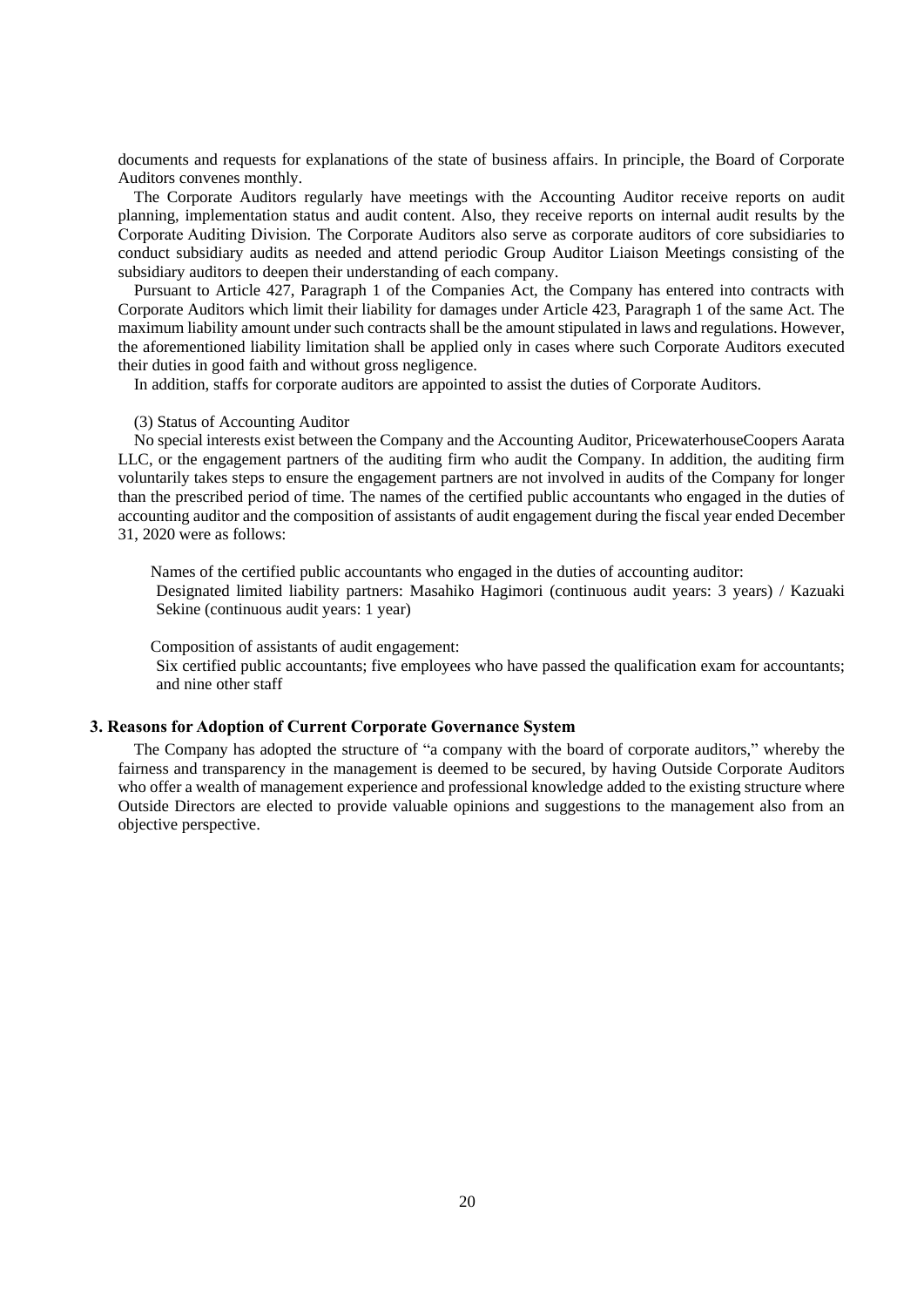## **1. Measures to Vitalize the General Meeting of Shareholders and Smooth Exercise of Voting Rights** Supplementary Explanation

|                                                                           | Supplementary Explaination                                                                                                                                                                                                                                                                                                                                   |
|---------------------------------------------------------------------------|--------------------------------------------------------------------------------------------------------------------------------------------------------------------------------------------------------------------------------------------------------------------------------------------------------------------------------------------------------------|
| Early Notification of General<br><b>Shareholder Meeting</b>               | We dispatch the notification of General Shareholder Meeting, in<br>principle, three weeks prior to the meeting. The convening notice for the<br>140th Ordinary General Meeting of Shareholders (held on March 25) was<br>dispatched on March 3.                                                                                                              |
| Scheduling of General<br>Meeting of Shareholders<br>Avoiding the Peak Day | We hold the General Meeting of Shareholders in March to avoid the peak<br>season of other companies' shareholders meetings.                                                                                                                                                                                                                                  |
| Electronic Exercise of Voting<br>Rights                                   | The exercise of voting rights via electromagnetic means has been<br>introduced from the 126th Ordinary General Meeting of Shareholders<br>held on June 20, 2007.                                                                                                                                                                                             |
| Participation in Electronic<br><b>Voting Platform</b>                     | An electronic voting rights exercise platform for institutional investors<br>operated by ICJ, Inc. (Investors Communication Japan) can be used.                                                                                                                                                                                                              |
| Provision of the Convocation<br>Notice in English                         | The convening notice of the General Meeting of Shareholders is prepared<br>in English and posted on the Company's website and the electronic<br>voting rights exercise platform.                                                                                                                                                                             |
| Other                                                                     | Video of the General Meeting of Shareholders is available on the<br>Company's website on the following day of the meeting.<br>From the 135th Ordinary General Meeting of Shareholders held on<br>March 29, 2016, the convening notice for the General Meeting of<br>Shareholders was posted on the Company's website prior to dispatching<br>by postal mail. |

# **2. IR Activities**

|                                                               | Supplementary Explanation                                                                                     | Presentation by<br>Representatives |
|---------------------------------------------------------------|---------------------------------------------------------------------------------------------------------------|------------------------------------|
| Preparation and Publication of                                | Disclosure policies were prepared and announced in<br>2007. It is currently disclosed on the Company's        |                                    |
| Disclosure Policy                                             | website:<br>https://www.kuraray.com/disclosure                                                                |                                    |
| Regular Investor Briefings for<br><b>Individual Investors</b> | Investor briefings for individual investors are held as<br>needed.                                            | None                               |
|                                                               | The Company holds meetings for analysts and<br>institutional investors, including conference calls, four      |                                    |
| Regular Investor Briefings for<br>Analysts and Institutional  | times a year. Audio and video archives of such<br>meetings are available (English version also available)     | Available                          |
| Investors                                                     | on the Company's website on the same or next day to<br>eliminate the information gap between the analysts and |                                    |
|                                                               | institutional investors who can attend the briefings and                                                      |                                    |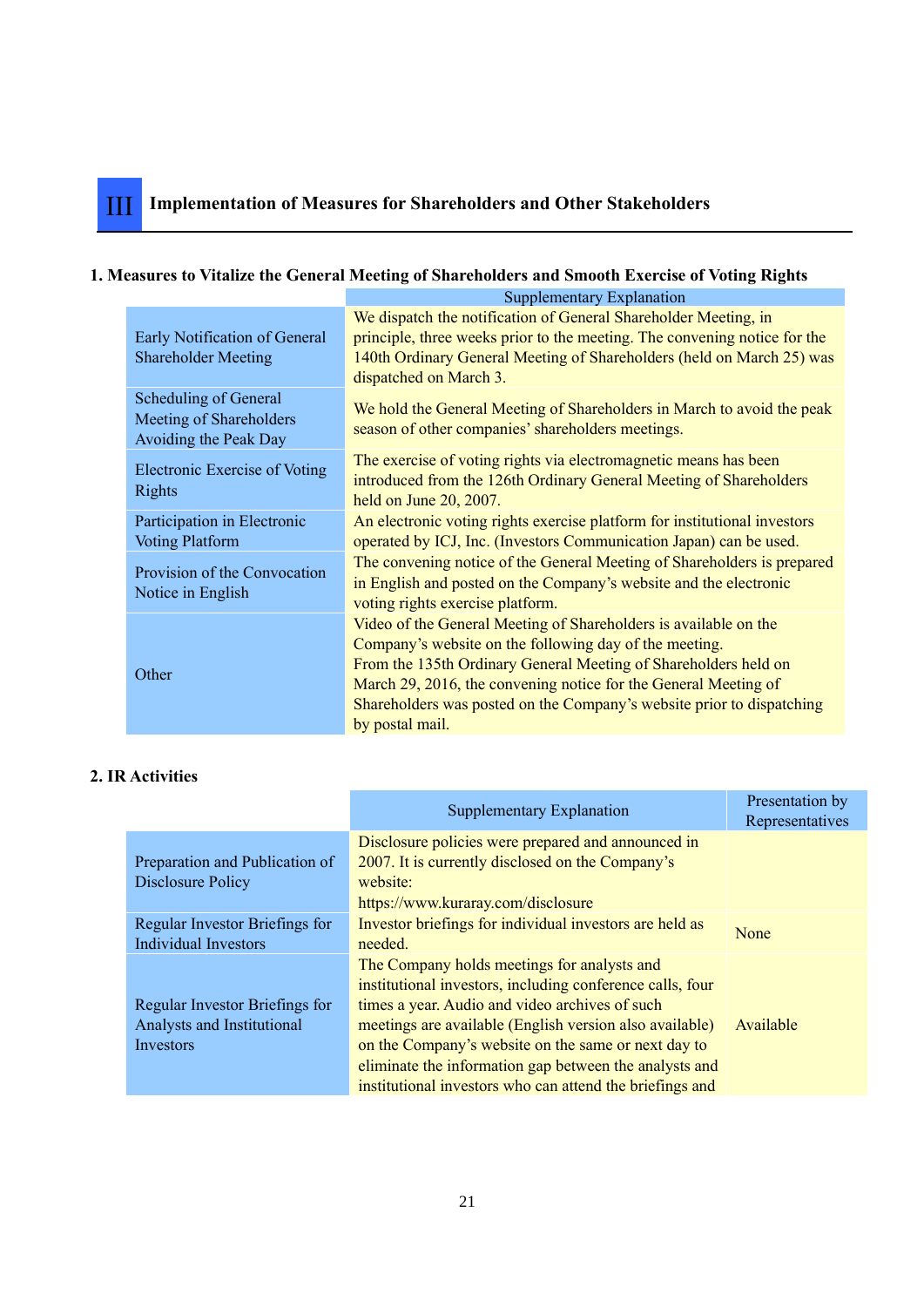|                                                                         | <b>Supplementary Explanation</b>                                                                                                                                                                                                                                                                                                                                                                                                                                                      | Presentation by<br>Representatives |
|-------------------------------------------------------------------------|---------------------------------------------------------------------------------------------------------------------------------------------------------------------------------------------------------------------------------------------------------------------------------------------------------------------------------------------------------------------------------------------------------------------------------------------------------------------------------------|------------------------------------|
|                                                                         | those including individual investors who cannot due to<br>location in remote areas.                                                                                                                                                                                                                                                                                                                                                                                                   |                                    |
| Regular Investor Briefings for<br><b>Overseas Investors</b>             | The Company holds investor briefings in Europe, the<br>United States, and Asia three times or thereabouts a<br>year in principle.<br>The Company also participates in conferences held by<br>securities companies several times a year.                                                                                                                                                                                                                                               | None                               |
| Posting of IR Materials on<br>Website                                   | In addition to financial results, materials for timely<br>disclosure, press releases, videos and materials of the<br>results briefings, explanatory materials of medium-<br>term management plan, integrated reports, status of<br>corporate governance and stock information, etc.,<br>other materials such as dividend policy, past business<br>performance data, contents to provide the Company's<br>overview and other materials are posted for the<br>convenience of investors. |                                    |
| <b>Establishment of Department</b><br>and/or Manager in Charge of<br>IR | IR-related services are handled by Corporate<br><b>Communications Department, Corporate Management</b><br>Planning Office.                                                                                                                                                                                                                                                                                                                                                            |                                    |

# **3. Measures to Ensure Due Respect for Stakeholders**

|                                                                                  | Supplementary Explanation                                                                                                                                                                                                                                                                                                                                                                                                                                                                                                                                                                                                                                                                                                                                                                                                                                                                                                                                                                                                                                      |
|----------------------------------------------------------------------------------|----------------------------------------------------------------------------------------------------------------------------------------------------------------------------------------------------------------------------------------------------------------------------------------------------------------------------------------------------------------------------------------------------------------------------------------------------------------------------------------------------------------------------------------------------------------------------------------------------------------------------------------------------------------------------------------------------------------------------------------------------------------------------------------------------------------------------------------------------------------------------------------------------------------------------------------------------------------------------------------------------------------------------------------------------------------|
| Stipulation of Internal Rules for                                                | Internal rules for respecting the position of stakeholders are set forth in                                                                                                                                                                                                                                                                                                                                                                                                                                                                                                                                                                                                                                                                                                                                                                                                                                                                                                                                                                                    |
| Respecting the Position of                                                       | "Our Commitment" and "The Kuraray Group Code of Conduct" and have                                                                                                                                                                                                                                                                                                                                                                                                                                                                                                                                                                                                                                                                                                                                                                                                                                                                                                                                                                                              |
| <b>Stakeholders</b>                                                              | been announced.                                                                                                                                                                                                                                                                                                                                                                                                                                                                                                                                                                                                                                                                                                                                                                                                                                                                                                                                                                                                                                                |
| Implementation of<br><b>Environmental Activities and</b><br>CSR Activities, etc. | In 2003, Kuraray instituted the CSR Committee to bolster its CSR<br>promotion structure. Currently, the CSR Committee maintains six working<br>teams under its umbrella (environmental conservation, global warming<br>countermeasures, quality assurance and product safety, philanthropy,<br>workplace environment and information management) and an<br>organizational structure that takes coordinated and flexible action as<br>necessary. Results of such activities are disclosed in the Kuraray Report<br>(an integrated report) and on the Company's website on an annual basis.<br>In 2020, the Company declared its support for the recommendations of the<br>Task Force on Climate-related Financial Disclosures (TCFD), and became<br>a signatory of the United Nations Global Compact (UNGC). By clearly<br>stating its corporate position through these initiatives, the Company will<br>further promote sustainability management based on the Kuraray Group's<br>Corporate Statements, and continue helping to realize a sustainable society. |
| Development of Policies on                                                       | The policies on information provision to stakeholders are set forth in the                                                                                                                                                                                                                                                                                                                                                                                                                                                                                                                                                                                                                                                                                                                                                                                                                                                                                                                                                                                     |
| <b>Information Provision to</b>                                                  | Disclosure Policy of the Kuraray Group and the Company Disclosure                                                                                                                                                                                                                                                                                                                                                                                                                                                                                                                                                                                                                                                                                                                                                                                                                                                                                                                                                                                              |
| <b>Stakeholders</b>                                                              | Guidelines.                                                                                                                                                                                                                                                                                                                                                                                                                                                                                                                                                                                                                                                                                                                                                                                                                                                                                                                                                                                                                                                    |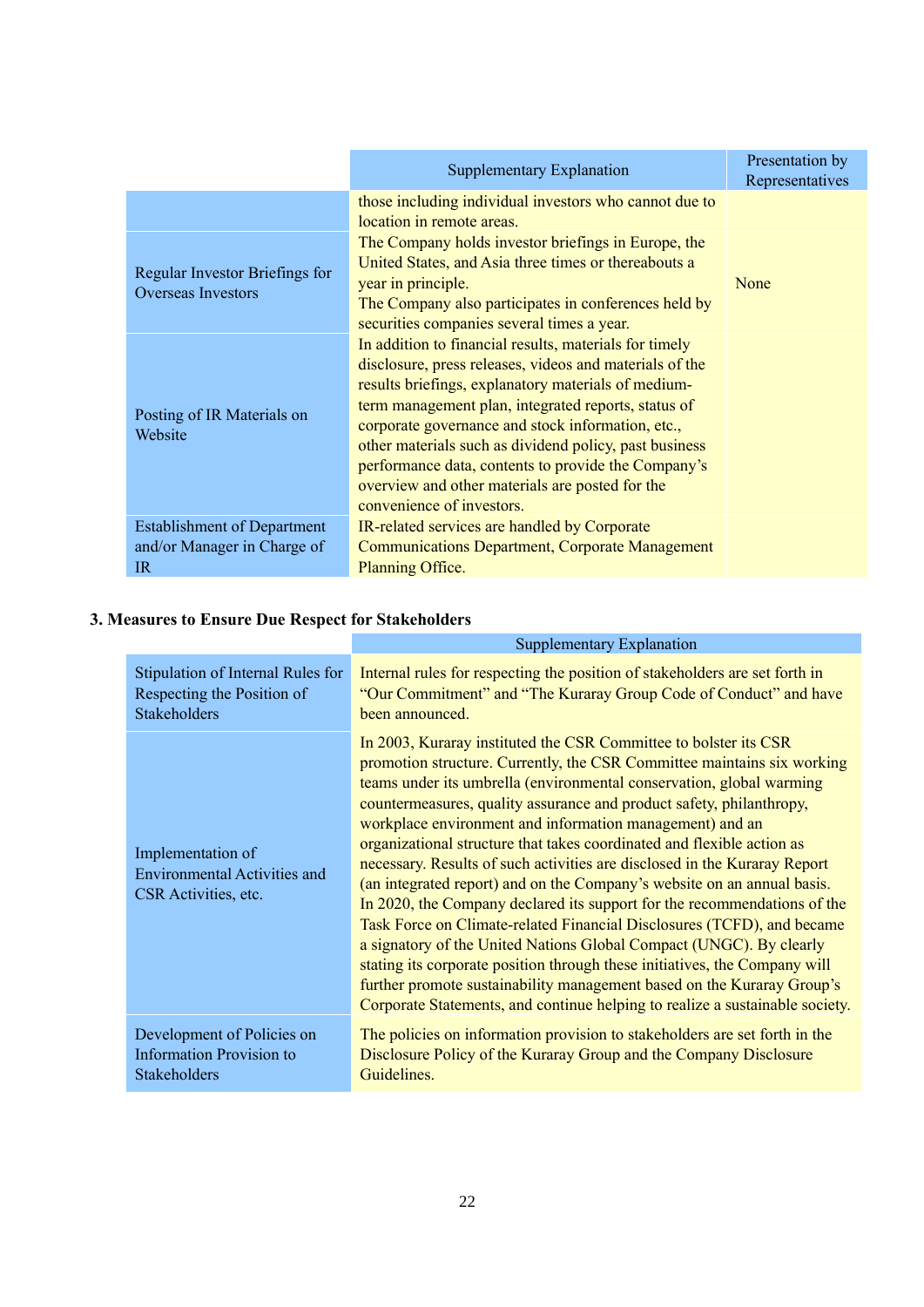### Supplementary Explanation

Policies on and measures for promoting diversity:

By formulating the Kuraray Group Global Human Resources (HR) Policy, the Company is promoting the employment of a diverse workforce encompassing not only females but also foreign national, persons with disabilities and seniors under the policies to ensure non-discrimination on any ground such as gender, race and nationality, and to respect diversity and individuality (Transferring contract workers to full-time permanent employees is also actively underway.)

With the establishment of the Act to Partially Amend the Act on Promotion of Women's Participation and Advancement in the Workplace on May 29, 2019, we formulated and announced the business owner action plan with the purpose of raising the ratio of women among newly-recruited employees by 10% or more compared to December 31, 2019, in both the EC (general) and FL (clerical) streams, by December 31, 2024. The Company has also established a goal of increasing the number of employees utilizing the teleworking system during the fiscal year ending December 31, 2024 by a factor of five or more compared to the fiscal year ended December 31, 2019. In this way, we aim to ensure that all employees will be able to develop careers inclusive of promotion, advancement, and broader range of positions, while balancing work with childcare, nursing care, and other household chores. To establish a professional environment that enables a diverse workforce to thrive, we have been creating mechanisms that enable everyone to continue their careers even when contending with various life events (family circumstances). For instance, we have made arrangements for flexible working styles, such that include flextime, and have also established a scheme through which the employees are given temporary leave, allowing them to accompany their spouse when their spouse is assigned to overseas posts, and a comeback recruitment system for corporate alumni. Under the workplace management with the focus on work-life balance, an average of 152 hours of overtime are worked by employees each year (approximately 13 hours per month), while the rate of taking yearly paid vacations is approximately 80%.

**Other**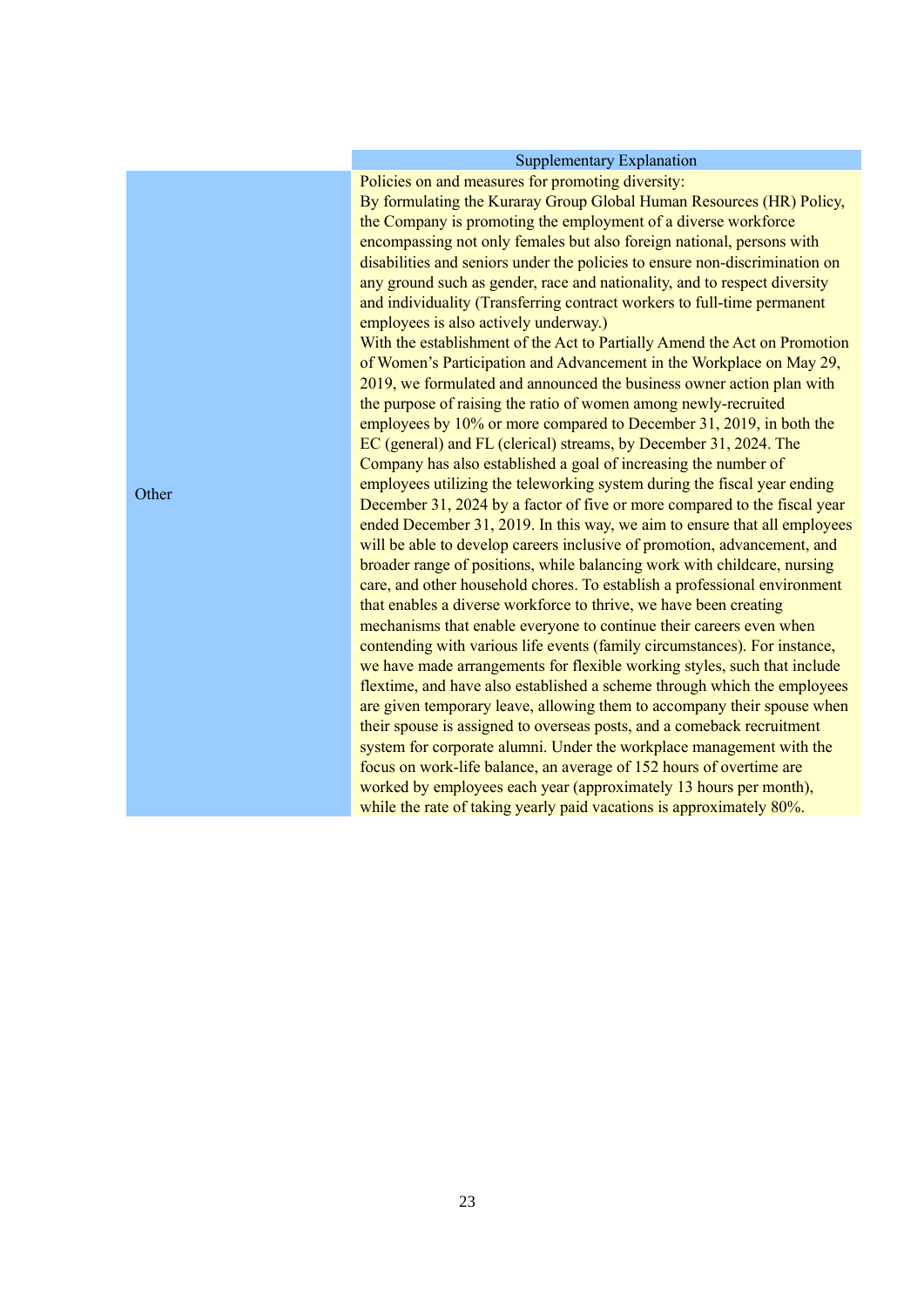## **1. Basic Views on the Internal Control System and the Progress of System Development**

(Basic Views on the Internal Control)

Recognizing that developing and operating the internal control system is an important management issue, the Group has determined at its Board of Directors the Basic Policy for Establishment of an Internal Control System as following:

- 1. Systems to ensure compliance of execution of duties of Directors and employees with laws, regulations and the Articles of Incorporation
	- (1) The Board of Directors, based on the Articles of Incorporation, Regulations of Board of Directors, and other internal regulations, will make decisions concerning important management items of the Group, in addition to supervising the execution of duties by Directors and Executive Officers. To strengthen the supervisory functions of the Board of Directors, at least one-third of its Directors will be appointed as Independent Outside Directors.
	- (2) The Company has established "Corporate Advisory Committee" mainly comprised of Outside Officers and outside experts, as an advisory organ to the Board of Directors, with a view to enhancing transparency, fairness and objectivity in decision making concerning important matters of management, including nomination and remuneration of Directors.
	- (3) To promote corporate activities from the standpoint of sustainability, a Sustainability Committee will be established, which reports to the Board of Directors.
	- (4) Policies regarding compliance with laws and regulations will be defined as The Kuraray Group Code of Conduct. In order to conduct systematic development and operation of a compliance structure as the Group, a Risk Management and Compliance Sub Committee will be established, which reports directly to the President.
	- (5) As an internal reporting point for discovering unfair and illegal actions and unethical actions within the Group at an early stage and aiming for independent resolution, a Group Employee Counseling Room and the Global Compliance Hotline will be established. In addition, a Corporate Auditor Hotline will be established as an internal reporting point independent of the management.
	- (6) As a prevention measure against the violation of the antitrust laws, regular education and training will be held for executives and employees from each Group company, raising awareness of the internal guidelines regarding the antitrust laws and conducting regular monitoring of the compliance status.
	- (7) The Corporate Auditing Division, in compliance with the Internal Audit Regulations, will audit the conditions of business execution within the Group.
	- (8) Based on the Financial Instruments and Exchange Act, an internal control system will be established to ensure propriety of financial reporting, and will be operated appropriately.
	- (9) The Kuraray Group Code of Conduct will prescribe that the Group will deal with Anti-social forces and groups in a firm manner, and will not have any association with such forces and groups, thoroughly disseminating the rules throughout the Group.
- 2. Systems concerning storage and management of information regarding execution of duties of Directors Records regarding execution of duties of Directors such as approval documents, request documents, etc., and minutes and materials of General Meetings of Shareholders, Meetings of Board of Directors, and other main meetings will be stored and managed appropriately in accordance with laws and regulations and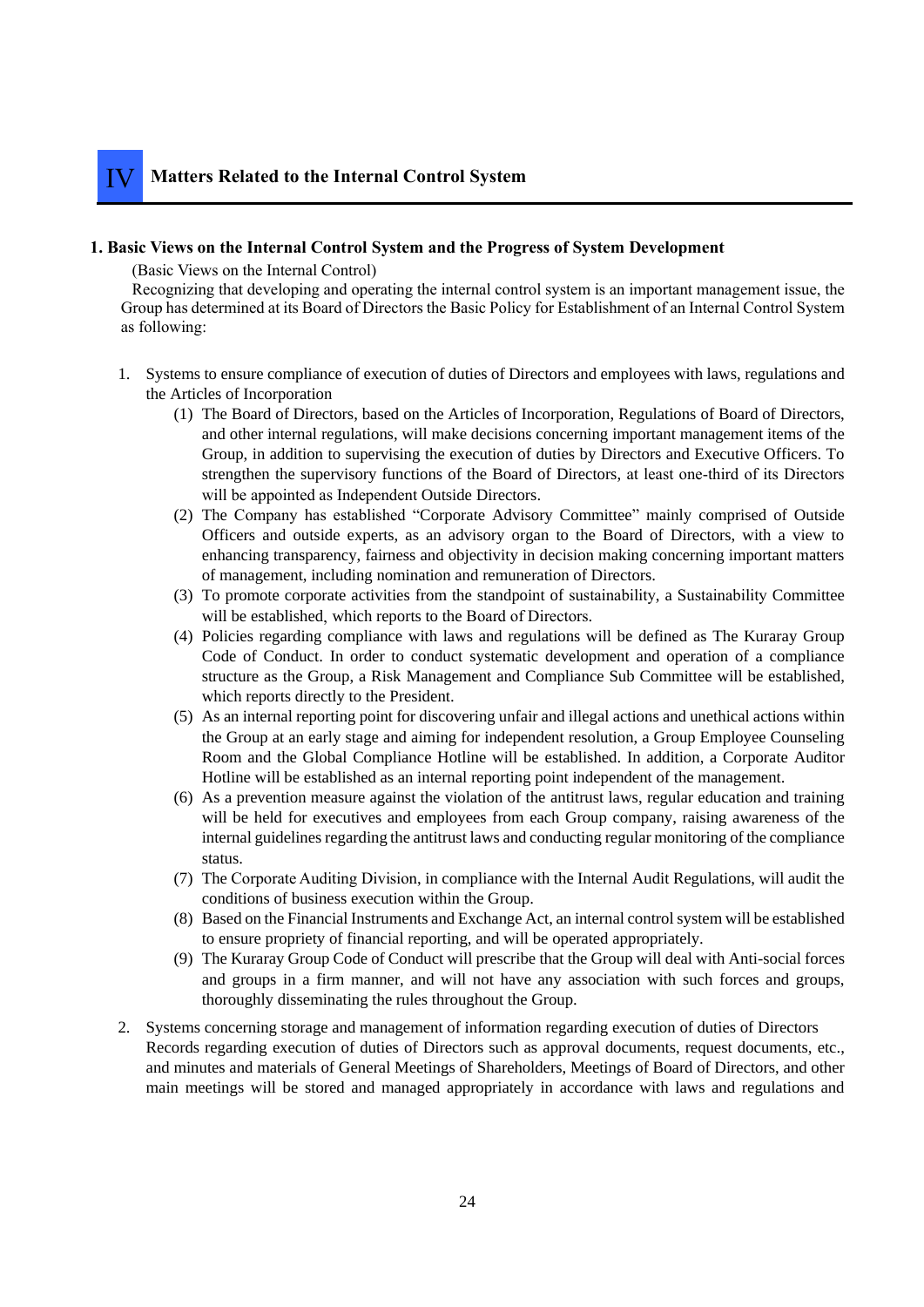internal regulations.

- 3. Regulations and other systems regarding management of risk of loss
	- (1) Based on the Group Risk Management Regulations, systematic risk management will be conducted throughout the Group.
	- (2) Based on the Company Emergency Headquarters Operational Regulations, in the event of a significant crisis regarding the business activities of the Group, the Company Emergency Headquarters will be established headed by the President to deal with the issue.
	- (3) Assuming a significant crisis such as a large-scale natural disaster, etc., a business continuity plan (BCP) will be defined on a per-division basis to minimize any interruption of business, and the BCP will be reviewed regularly.
- 4. Systems to ensure efficient execution of duties by Directors
	- (1) For decisions made by the President or requests of approvals by the Board of Directors regarding significant management items of the Group, preemptive deliberations will be held by the Executive Committee and various committees, aiming for swift management decision-making and efficient business execution.
	- (2) Authority to operate businesses as managers of Companies, Divisions, and key organizations will be delegated to Executive Officers, etc., appointed by the Board of Directors, and execution of business at each organization will be made in an appropriate and efficient manner.
- 5. Systems to ensure the propriety of business operations at the corporate group, composed of the Company and subsidiaries
	- (1) Business operation of each Group company will be conducted according to the management policies of the Group as a whole, as defined in the medium-term management plan and annual management plan. Based on the Domestic Affiliated Companies Management Standards and the Overseas Affiliated Companies Management Standards, each Group company will seek approval and report to the Board of Directors or Executive Committee of the Company concerning important items.
	- (2) Decision-making standards will be defined for each Group company within the Domestic Affiliated Companies Management Standards and the Overseas Affiliated Companies Management Standards, and will be managed appropriately and efficiently. Additionally, to promote unified operations through aiming for communication of views within the Group, a liaison meeting will be held as required between the President of the Company and the Presidents of each Group company.
	- (3) Based on The Kuraray Group Code of Conduct, the system will be put in place to enable appropriate execution of duties by Directors and employees of each Group company. In addition, officers will be seconded from the Company to each Group company, to supervise business execution by Directors and employees of each company, and the Corporate Auditing Division will conduct internal audits in accordance with the Internal Audit Regulations.
- 6. Independence from Directors of employees assisting the duties of Corporate Auditors and items regarding ensuring the effectiveness of instructions given to these employees Staff for Corporate Auditor will be assigned to assist the duties of Corporate Auditors. Staff for Corporate Auditor will receive direction and orders from Corporate Auditors, and concerning personnel affairs and salary of Staff for Corporate Auditor, decisions will be made after deliberations between the Director supervising personnel affairs and the Corporate Auditor.
- 7. Systems regarding reporting to Corporate Auditors of the Company and systems to ensure persons who make reports do not receive detrimental treatment as a result of making a report
	- (1) Corporate Auditors will attend Meetings of Board of Directors and receive reports concerning conditions of business execution at the Company and each Group company through liaison meetings,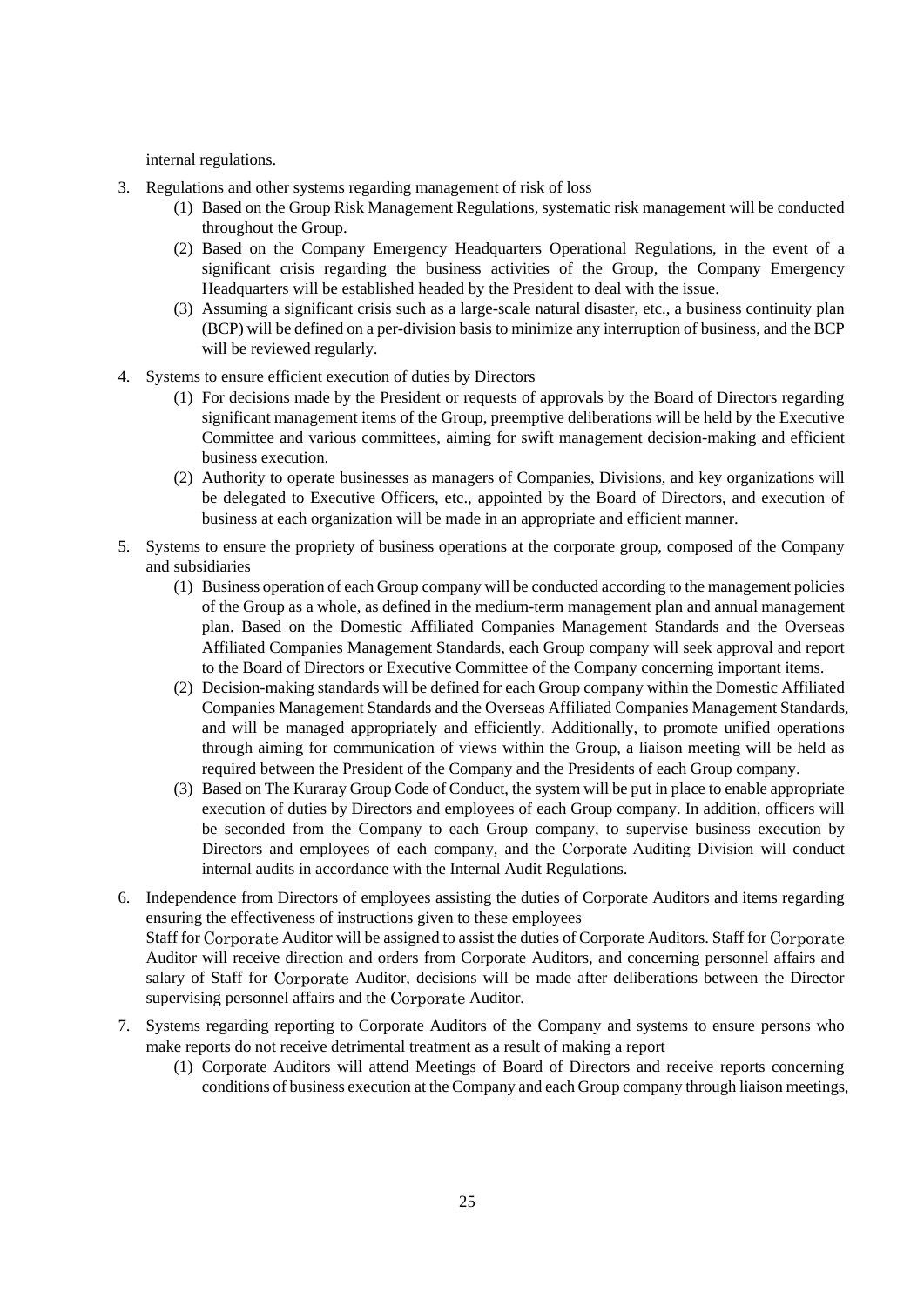etc., with Presidents of significant subsidiaries.

- (2) The Corporate Auditing Division will periodically report to the Board of Corporate Auditors concerning conditions of internal audits at the Company and each Group company.
- (3) Upon discovering important issues regarding significant violations of laws and regulations or other compliance issues, Directors and officers of the Company and each Group company will swiftly report to Corporate Auditors. Corporate Auditors may request reports regarding these items as required from employees of the Company and the Group.
- (4) Employees of the Company and each Group company can notify Corporate Auditors of these matters using the Corporate Auditor Hotline.
- (5) Regarding persons who make the above reports and notifications, internal regulations will stipulate that persons who make reports do not receive detrimental treatment on the grounds of making the report.
- 8. Items regarding prepayment of expenses, procedures for reimbursement, and policies regarding processing of other expenses and liabilities arising from execution of duties by Corporate Auditors

When Corporate Auditors request prepayment or reimbursement, etc., for expenses arising during the course of execution of duties, unless the contents are especially unreasonable, payment will be processed without delay.

9. Other systems to ensure that audits by Corporate Auditors are made effectively In order to exchange opinions regarding challenges facing the Company, important audit issues, etc., Corporate Auditors will periodically meet with the Representative Directors, and implement interviews with Directors, Executive Officers, and important employees.

(Progress of the System Development for Internal Control and Risk Management in the fiscal year ended December 31, 2020)

- 1. Initiatives relating to compliance
	- (1) To work toward improving compliance awareness, workshop-style online seminars were implemented for Section Managers (including Group Leaders) or higher at domestic Group companies, and each Manager or Section Manager subsequently implemented training for employees in their respective divisions.
	- (2) To establish an effective Antimonopoly Act compliance system, the Company has been developing and strengthening a compliance program across the entire Kuraray Group. In fiscal 2020, the Company evaluated and reviewed the compliance program for the Group companies in Japan and overseas, taking various measures including the development of relevant internal regulations, education and training of officers and all sales staff, risk assessment by business segment, and audit of divisions that participate in bidding.
	- (3) The Internal Auditors Office implemented an assessment on the development and operation status of an internal control system (J-SOX) to ensure propriety of financial reporting of the Company and the Kuraray Group. Results of the assessment were audited by PricewaterhouseCoopers Aarata LLC, and was reported to the Board of Directors. As teleworking has become more common during the COVID-19 crisis, we considered new ways of approval that require no paper or seal with the audit firm.
- 2. Initiatives relating to risk management
	- (1) Self-assessment of risks was implemented at each domestic and overseas organization based on the Kuraray Group Risk Management Regulations. Following discussions at the Risk Compliance Committee, the President specified significant business risks and appointed supervisors in charge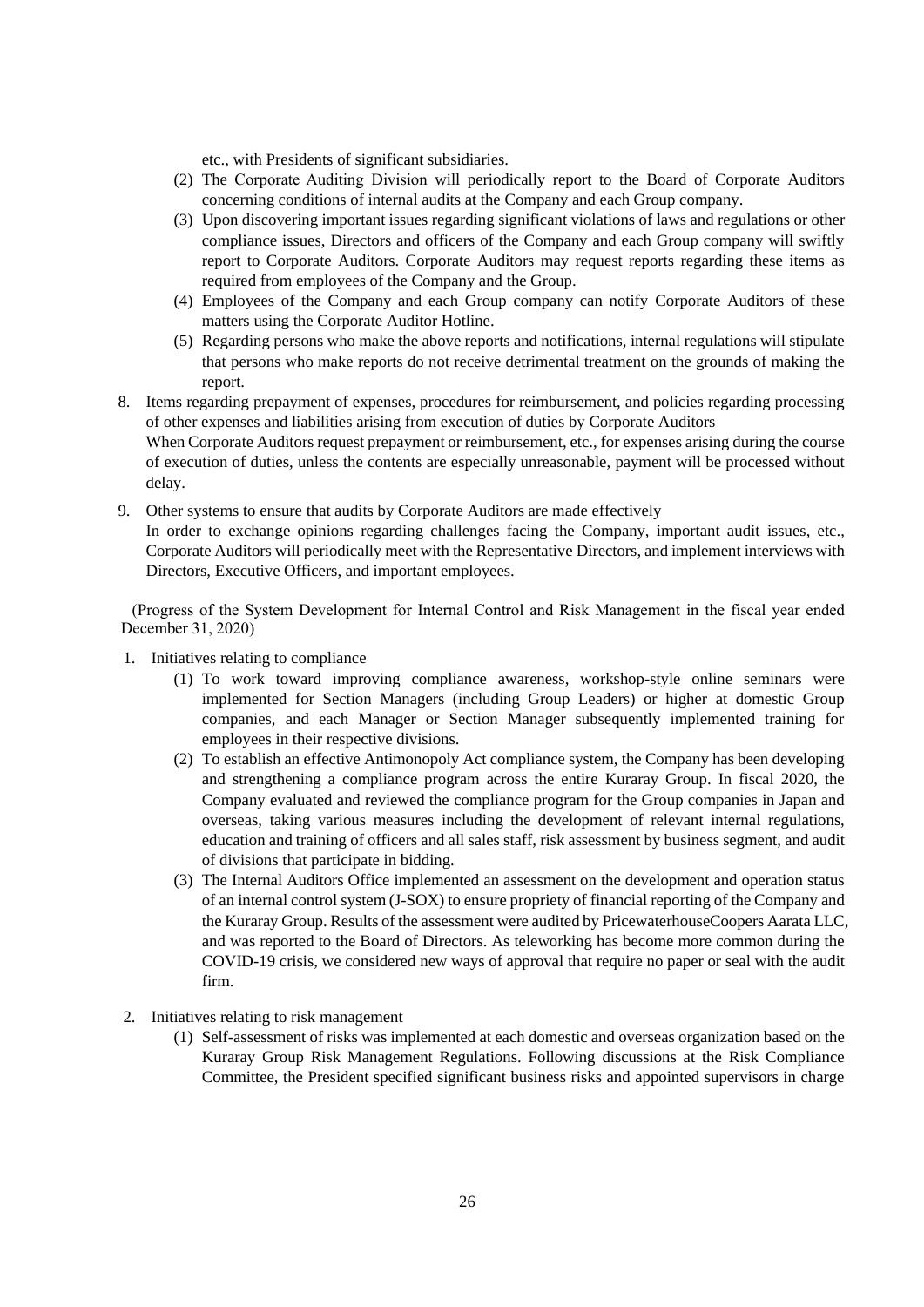of each risk in order to implement measures to avoid and reduce such risks.

In November 2020, we identified the following items as priority issues in the Kuraray Group risk management for fiscal 2021.

- i. To mitigate risks of occupational incidents, conduct an overall inspection especially of overseas plants from administrative aspects (operational management, facility management) including not only safety design but also human resources development, and establish effective measures to address identified issues.
- ii. Establish a globally-unified system for managing confidential information, and steadily strengthen initiatives for maintaining data.
- iii. Ensure the reliable operation of the Antimonopoly Act compliance program established globally and eliminate the possibility of recurrence.
- iv. Taking into account emergency response to COVID-19, thoroughly implement measures including those for infection prevention and control and ensure business continuity under the pandemic.
- (2) In response to the global outbreak of the new coronavirus, we set up a response team led by the Officer Responsible for Administrative Unit at the Head Office in January 2020 to continually collect information on infection cases in Group companies in Japan and overseas, plan and implement infection prevention measures, and disclose infection cases, if any, to internal and external parties. In addition, a safety confirmation drill was held, participated in by all employees working at the Head Office and Osaka Office, assuming the occurrence of a large-scale natural disaster (earthquake, flood). Additionally, assuming that a leakage accident has occurred in the Niigata Plant, Emergency Headquarters at Head Office and the Plant jointly conducted an emergency drill for internal and external response. Further, to prepare for scenarios where meeting at the Head Office becomes difficult due to a pandemic or other emergency, we have developed procedures to establish the Company Emergency Headquarters using a remote conference system.
- 3. Initiatives relating to internal control of the corporate group
	- (1) The "Corporate Advisory Committee," comprised of five outside officers and two outside experts, met twice during the year. As an advisory body to the Board of Directors, the Committee deliberated on Director candidates and executive compensation, etc. and made recommendations and reports on the outcome to the Board of Directors.
	- (2) Each Kuraray Group company operates its business according to the management policies of the Kuraray Group as a whole, as defined in the medium-term management plan and annual management plan. Based on the Domestic Affiliated Companies Management Standards and the Overseas Affiliated Companies Management Standards, each Kuraray Group company has sought approval and reported to the Board of Directors or Executive Committee of the Company as needed concerning their respective important items.
- 4. Initiatives relating to audit systems of Corporate Auditors

Corporate Auditors met with Representative Directors to exchange opinions regarding challenges the Company faces, important audit issues, etc., while implementing interviews with each Executive Director, Executive Officer, and other important employees.

## **2. Basic Views on Eliminating Anti-Social Forces and the Progress of System Development**

The Group declares in Corporate Statement, "Our Commitment" how the Group fulfills its accountability and responds to the expectation from the society in regard with the diverse connections to the society. In the Kuraray Group Code of Conduct, which embodies "Our Commitment," we have pledged that we take a resolute stance against, and will not associate with, anti-social groups or organizations. In order to ensure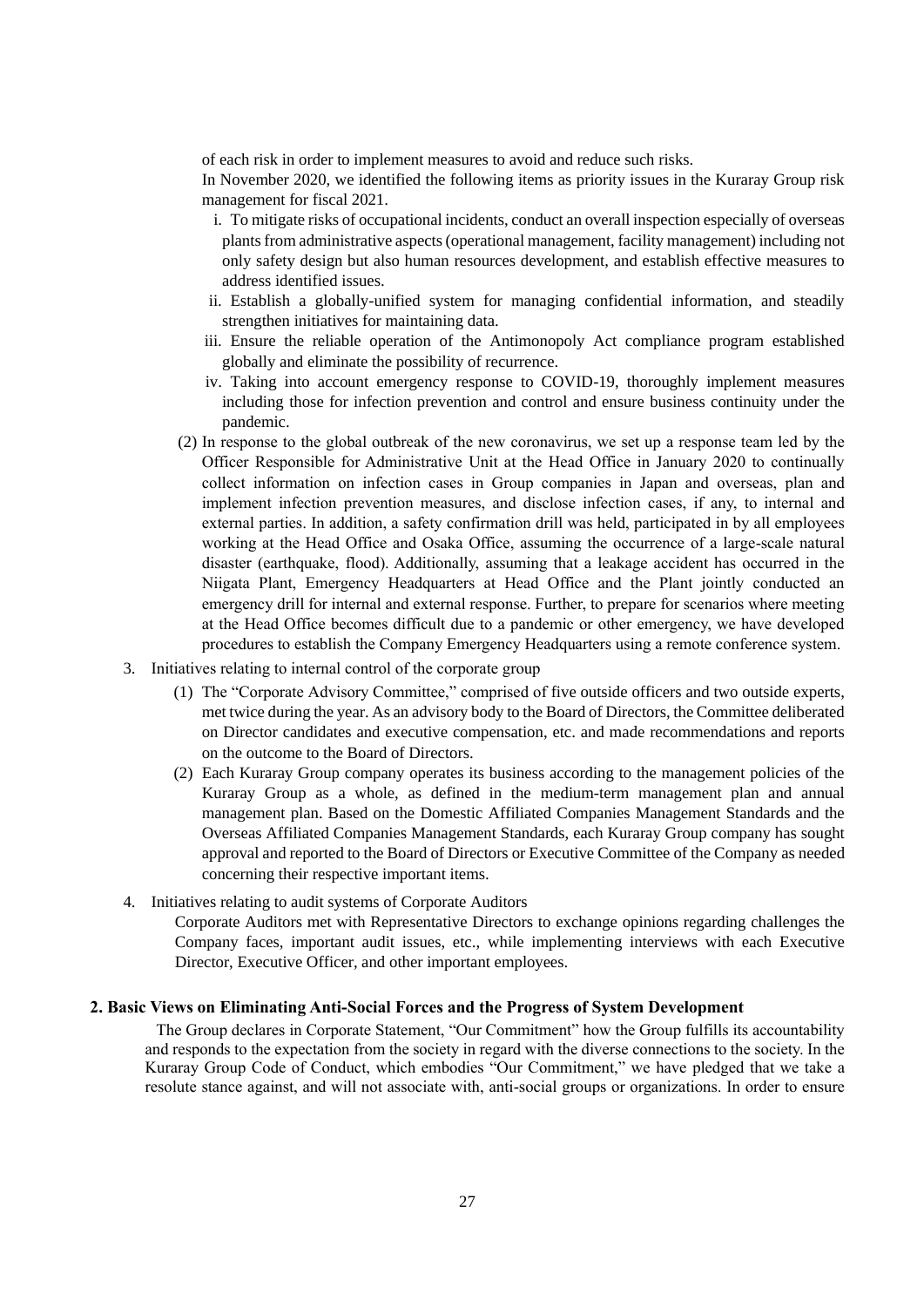that its Directors and employees comply with this code of conduct, the Company strives to familiarize them with this code through creating and distributing Kuraray Group Compliance Handbook, which offers explanations of the Kuraray Group Code of Conduct, and holding training on corporate ethics. In addition, the Company separately stipulates the prohibition of illegal profit offering and handling of donations, etc. and is working on educational activities on a Group-wide basis to maintain a sound relationship with the society. In case of any unreasonable demands, etc. made by anti-social forces, the Company has a system in place whereby General Affairs Department of the Head Office, the responsible division, collects and collates information, and Manager of General Affairs Department deals with the case as a person in charge of preventing unreasonable demands through coordinating with the relevant external authorities including the police and attorneys.



# **Other**

#### **1. Adoption of Anti-Takeover Measures**

Adoption of Anti-Takeover Measures Not adopted

Supplementary Explanation

#### **2. Other Matters concerning Corporate Governance System**

1. Basic Stance toward Disclosure

With our mission of "We are committed to developing new fields of business using pioneering technology that improves the environment and enhances the quality of life throughout the world. For people and the planet  $-$  to achieve what no one else can," the Group is striving to enhance its corporate value. Under this mission, our basic stance toward disclosure is to fulfill our accountability to the society through timely and sufficient disclosure of information.

Our basic policy on disclosure is to strictly control the corporate confidential information while at the same time actively disclosing information as a corporate group that is open to society through implementing the principles of "We will maintain a sound relationship with society through good communication" and "We will honor all intellectual property and secure data and information in a proper manner" both stipulated in our commitment (comprised of six principles).

In accordance with the Disclosure Policy of the Kuraray Group which is a written outline of such basic stance and the Company Disclosure Guidelines specifying the principles and practice of disclosure, the Company has established the internal system as following in order to accurately execute the disclosure of "corporate information required for disclosure" (hereinafter, "important corporate information") as set forth in the rules of the Tokyo Stock Exchange for timely disclosure.

2. The Timely Disclosure System of the Company's Information

(1) Organization in charge of disclosure

Corporate Communications Department, Corporate Management Planning Office takes charge as the division responsible for the disclosure of important corporate information of the Group.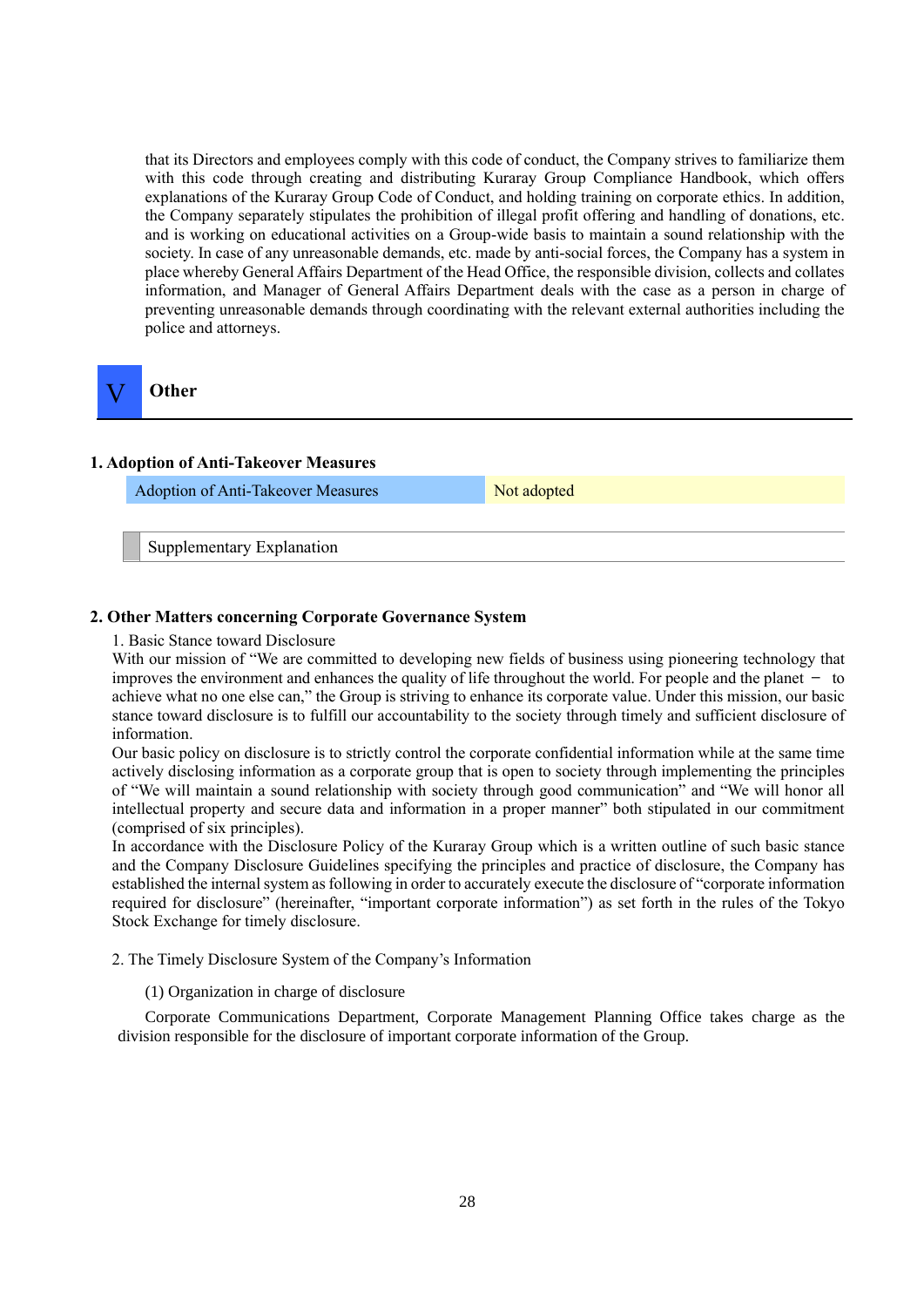#### (2) Collection and control of information

Important information of the Group (determining events, occurring events, or information related to financial results) is reported from each business execution organization to the top management and its staff, that is, the General Manager of Corporate Management Planning Office. Matters requiring the judgment and determination of the top management are presented for discussion at the Executive Committee.

Corporate Communications Department, Corporate Management Planning Office responsible for disclosure obtains the important information in a timely manner via managers in charge of disclosure that are placed in each business execution organization, Corporate Management Planning Department of the Corporate Management Planning Office, administrative organization of the Head Office and other divisions.

In the event of accidents, disasters and other emergencies, Corporate Communications Department, Corporate Management Planning Office obtains the information in a timely manner via the communication network provided in the "Corporate Emergency Headquarters Operating Specifications" or through the duties at the Emergency Headquarters.

#### (3) Judgment and Determination regarding Disclosure

Matters relevant to the important corporate information are disclosed in a timely manner by Corporate Communications Department, Corporate Management Planning Office. Matters that are uncertain whether they are relevant to the important corporate information are subject to the judgment by Manager of Corporate Communications Department, Corporate Management Planning Office after discussion by the Corporate Communications Department, the Corporate Management Planning Office and Legal Department, Corporate Sustainability Division.

Even when information is not deemed to be relevant to the important company information, if such matters are required to be disclosed in fulfilling the Group's accountability to the society, President makes decision after the discussion at Executive Committee. Notwithstanding the foregoing, in the event of emergencies, President or an officer authorized by the President shall make decision regarding disclosure after the discussion with Manager of Corporate Communications Department, Corporate Management Planning Office.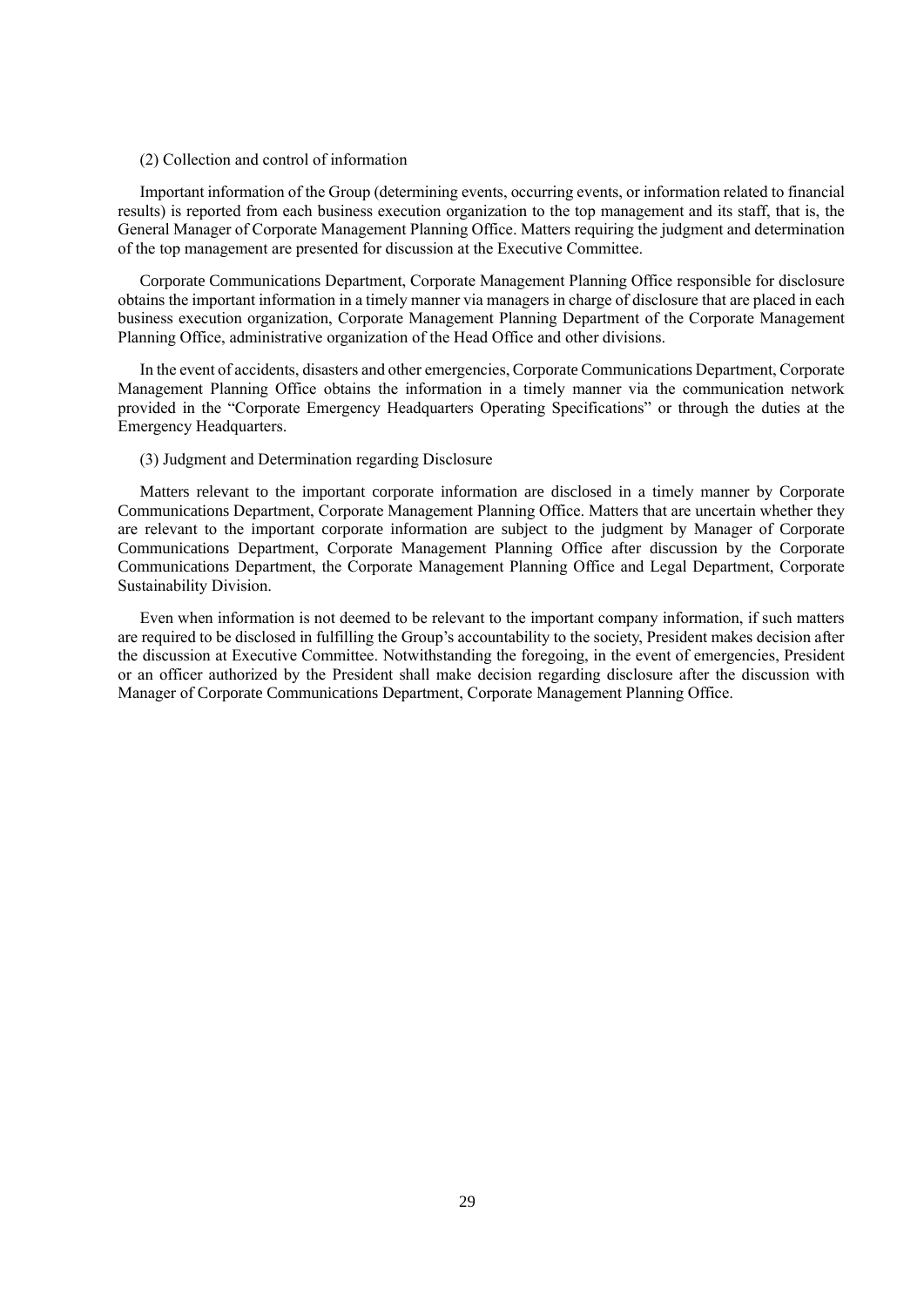

(Note) The above is our corporate governance system as of December 28, 2021. Subsequent organizational changes have not been reflected.